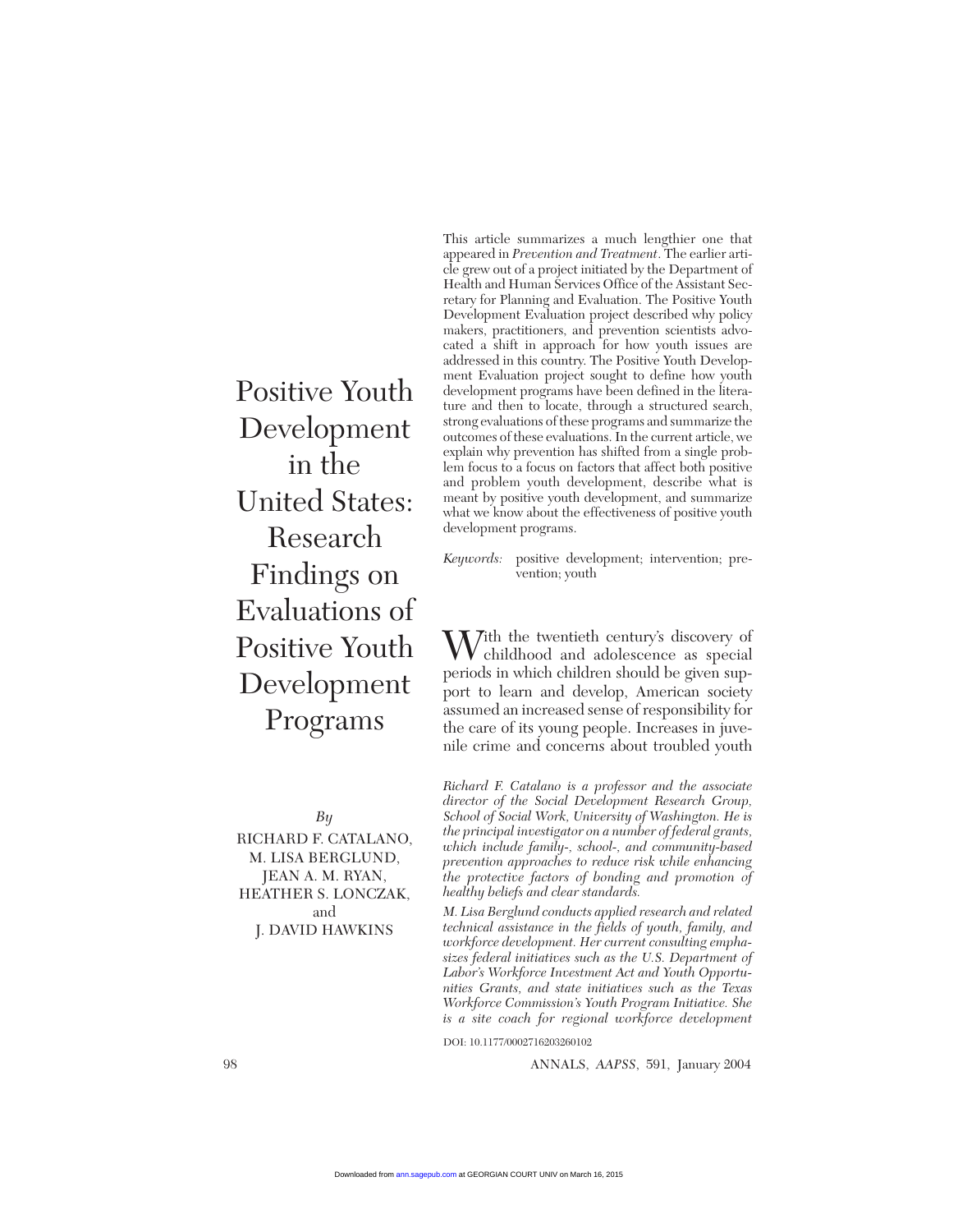led in the 1950s to the beginning of major federal funding initiatives to address these issues. These trends accelerated during the 1960s, as did national rates of poverty, divorce, out-of-wedlock births, family mobility, and single parenthood.

Changes in socialization forces that have historically nurtured the development of children—especially in the family—necessitate reconceptualization of school and community practices to support the family in its mission to raise successful children (Weissberg and Greenberg 1997).

At first, interventions to support families and children were primarily responses to existing crises. Their focus was on reducing juvenile crime, or transforming poor character in youth. As the nation watched youth problems become more prevalent, intervention and treatment for a wide range of specific problems were developed. In the last three decades, both services and policies designed to reduce the problem behaviors of troubled youth have expanded. The effectiveness of these approaches has been extensively examined in a variety of research studies on substance abuse, conduct disorders, delinquent and antisocial behavior, academic failure, and teenage pregnancy (cf. Agee 1979; Clarke and Cornish 1978; Cooper et al. 1983; De Leon and Ziegenfuss 1986; Friedman and Beschner 1985; Gold and Mann 1984).

Prevention approaches began to emerge three decades ago, with an emphasis on supporting youth before problem behaviors occurred. Increasingly, investigators and practitioners in the field sought to address the circumstances (families, schools, communities, peer groups) of children's lives. Often based on earlier treatment efforts, most prevention programs initially focused on the prevention of a single problem behavior.

Prevention of problem behavior has undergone its own evolution since its inception. Many early prevention programs were not based on theory and research

*Heather S. Lonczak is a postdoctoral research fellow at the Addictive Behaviors Research Center, School of Psychology, University of Washington. Her current research is addressing the effects of a culturally congruent life-skills intervention on adolescent Indian substance abuse. She is also involved in research on the impact of mindfulness meditation on substance use, psychological outcomes, and recidivism, as well as the link between religiosity/spirituality and psychological functioning.*

*J. David Hawkins is Kozmetsky Professor of Prevention, School of Social Work, the director of the Social Development Research Group, University of Washington, and the president of the Society for Prevention Research. He is coauthor of "Preparing for the Drug-Free Years" and "Parents Who Care" prevention programs that empower parents to strengthen family bonding and reduce the risks for health and behavior problems in their families. He has coauthored several books and numerous articles on the promotion of social development and the prediction and prevention of health and behavior problems.*

*boards. In addition to her Department of Labor work, she has conducted national studies and done consulting for agencies funded by the Annie E. Casey Foundation. Earlier in her career, she worked as a psychologist with families and adolescents in a range of prevention and intervention settings. She is currently based in Hartford, Connecticut.*

*Jean A. M. Ryan earned a PhD in social welfare from the University of Washington School of Social Work. She has worked as a product manager and technical services director at Casey Family Programs and as a researcher at the Social Development Research Group and Channing Bete Company. She now devotes her time to the positive development of her own young child.*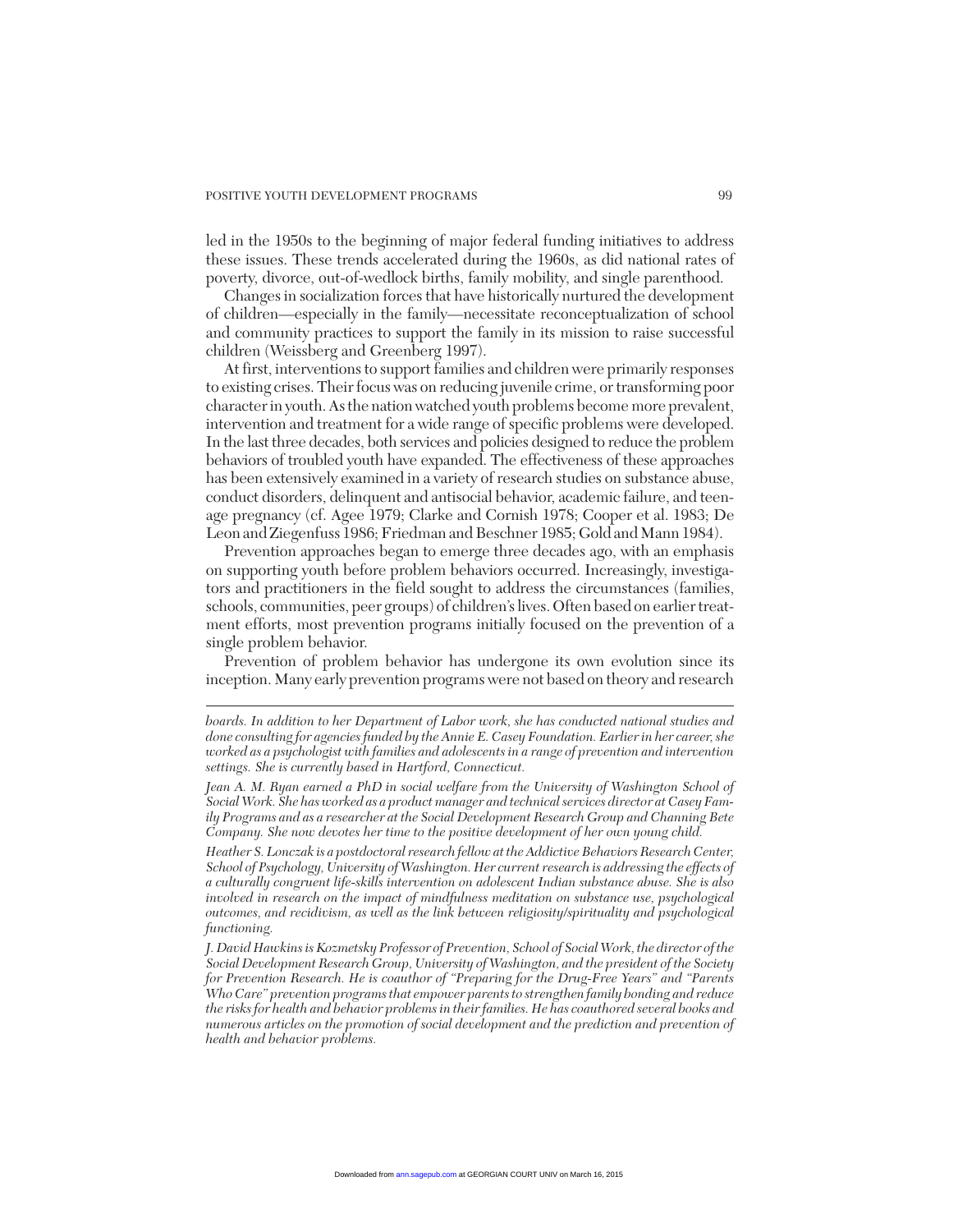on child development. Prevention strategies changed as programs were evaluated, particularly as some approaches failed to show positive impact on youth drug use, pregnancy, sexually transmitted disease, school failure, or delinquent behavior (cf. Ennett et al. 1994; Kirby et al. 1989; Malvin et al. 1984; Mitchell DiCenso et al. 1997; Snow, Gilchrist, and Schinke 1985; Thomas et al. 1992)

A key turning point in the field occurred as investigators and service providers began incorporating information from longitudinal studies that identified important predictors of problem behaviors in youth. A second generation of prevention efforts sought to use this information on predictors to interrupt the processes leading to specific problem behaviors. For example, drug abuse prevention programs began to address empirically identified predictors of adolescent drug use, such as peer and social influences to use drugs and social norms that condone or promote such behaviors (cf. Ellickson and Bell 1990; Flay et al. 1988; Pentz, Dwyer, et al. 1989; Pentz, MacKinnon, et al. 1989). These prevention efforts were often guided by theories about how people make decisions, such as the Theory of Reasoned Action (Ajzen and Fishbein 1980; Fishbein and Ajzen 1975; Morrison et al. 1994) and the Health Belief Model (Janz and Becker 1984; Rosenstock, Strecher, and Becker 1988).

In the 1980s, prevention efforts that focused only on a single problem behavior came under increasing criticism. The dominant prevention models were urged to examine the co-occurrence of problem behaviors within a single child and the common predictors of multiple problem behaviors. Investigators were also encouraged to incorporate valuable knowledge about environmental predictors and interactions between the individual and the environment. Furthermore, many advocated a focus on factors that promote positive youth development, in addition to focusing on preventing problems. Such concerns, expressed by prevention practitioners, policy makers, and prevention scientists, helped expand the design of prevention programs to include components aimed at promoting positive youth development. Consensus began to develop that a successful transition to adulthood requires more than avoiding drugs, violence, school failure, or precocious sexual activity. The promotion of children's social, emotional, behavioral, and cognitive development began to be seen as key to preventing problem behaviors themselves (W. T. Grant Consortium 1992).

In the 1990s, practitioners, policy makers, and prevention scientists adopted a broader focus for addressing youth issues (Pittman, O'Brien, and Kimball 1993). There is a growing body of research on the developmental etiology of problem and positive behaviors (Hawkins, Catalano, and Miller 1992; Kellam and Rebok 1992; Newcomb, Maddahian, and Bentler 1986) and comprehensive outcome reports from rigorous randomized and nonrandomized controlled trials of positive youth development programs (e.g., Greenberg 1996; Greenberg and Kusche 1997; Hahn, Leavitt, and Aaron 1994; Weissberg and Caplan 1998). Policy makers, practitioners, and prevention scientists are now converging in their focus on the developmental precursors of both positive and negative youth development.

Youth development practitioners, the policy community, and prevention scientists have reached the same conclusions about promoting better outcomes for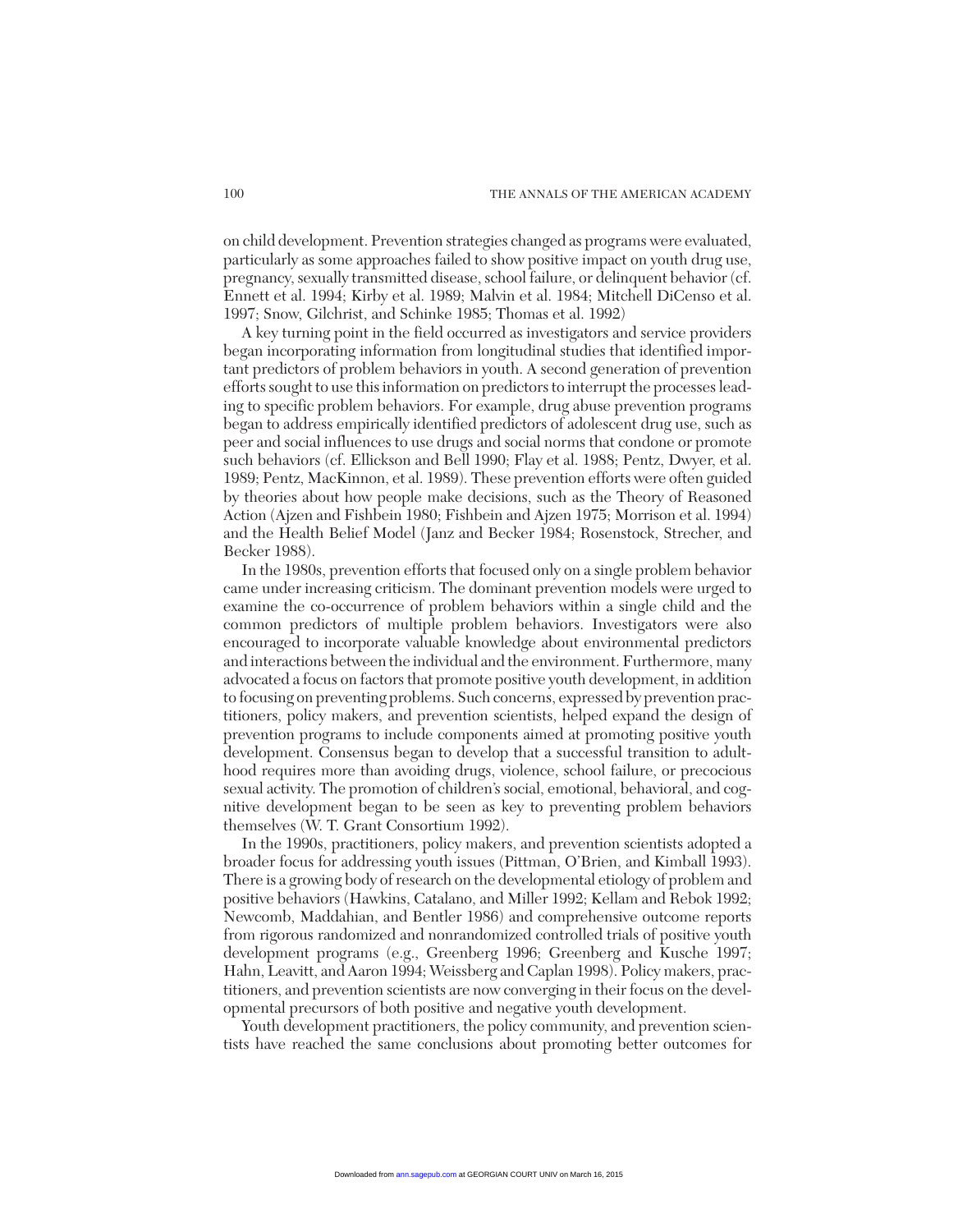youth. They call for expanding programs beyond a single-problem-behavior focus and for considering program effects on a range of positive and problem behaviors. Prevention science provides empirical support for this position through substantial evidence that many youth outcomes, both positive and negative, are affected by the same risk and protective factors. These groups are also calling for interventions that involve several social domains. The evidence that risk and protective factors are found across family, peer, school, and community environments supports this approach. Both positive youth development advocates and prevention scientists now encourage attention to the importance of social and environmental factors that affect the successful completion of developmental tasks. This convergence in thinking has been recognized in forums on youth development including practitioners, policy makers (Pittman and Fleming 1991; Pittman 1991), and prevention scientists (National Research Council Institute of Medicine 2002; National Research Council Institute of Medicine, Chalk, and Phillips 1996; Weissberg and Greenberg 1997) who have advocated that models of healthy development hold the key to both health promotion and health prevention of problem behaviors. A sound theoretical basis for this assumption is needed. We must better understand the mechanisms through which different risk and protective factors influence positive youth development and problem behavior. Such theoretical and empirical tasks are beyond the scope of this article.

While some work has begun in this area (Blechman, Prinz, and Dumas 1995; Catalano, Berglund, et al. 2002; Cichetti and Cohen 1995; Dryfoos 1997; Durlak 1998; Greenberg, Domitrovich, and Bumbarger 2001; Greenberg and Weissberg 2001; Kellam and Rebok 1992; Kirby et al. 1991; Lerner 2000; Mrazek and Haggerty 1994; Perry et al. 1996; Pittman and Fleming 1991; Seligman 2001), much remains to be accomplished.

We are finding new evidence that offers an empirical demonstration of why increasing positive youth development outcomes is likely to prevent problem behavior. This evidence demonstrates that the same risk and protective factors that studies have shown predict problem behaviors are also important in predicting positive outcomes (Catalano, Hawkins, et al. 2002; Pollard, Hawkins, and Arthur 1999). Given this similar etiological base, it is likely that decreasing risk and increasing protection is likely to affect both problem and positive outcomes.

### Positive Youth Development Constructs

Through literature review, consultation with the assistant secretary for planning and the evaluation staff, and a consensus meeting of leading scientists, an operational definition of *positive youth development* was created. Positive youth development programs are approaches that seek to achieve one or more of the following objectives:

- 1. Promotes bonding
- 2. Fosters resilience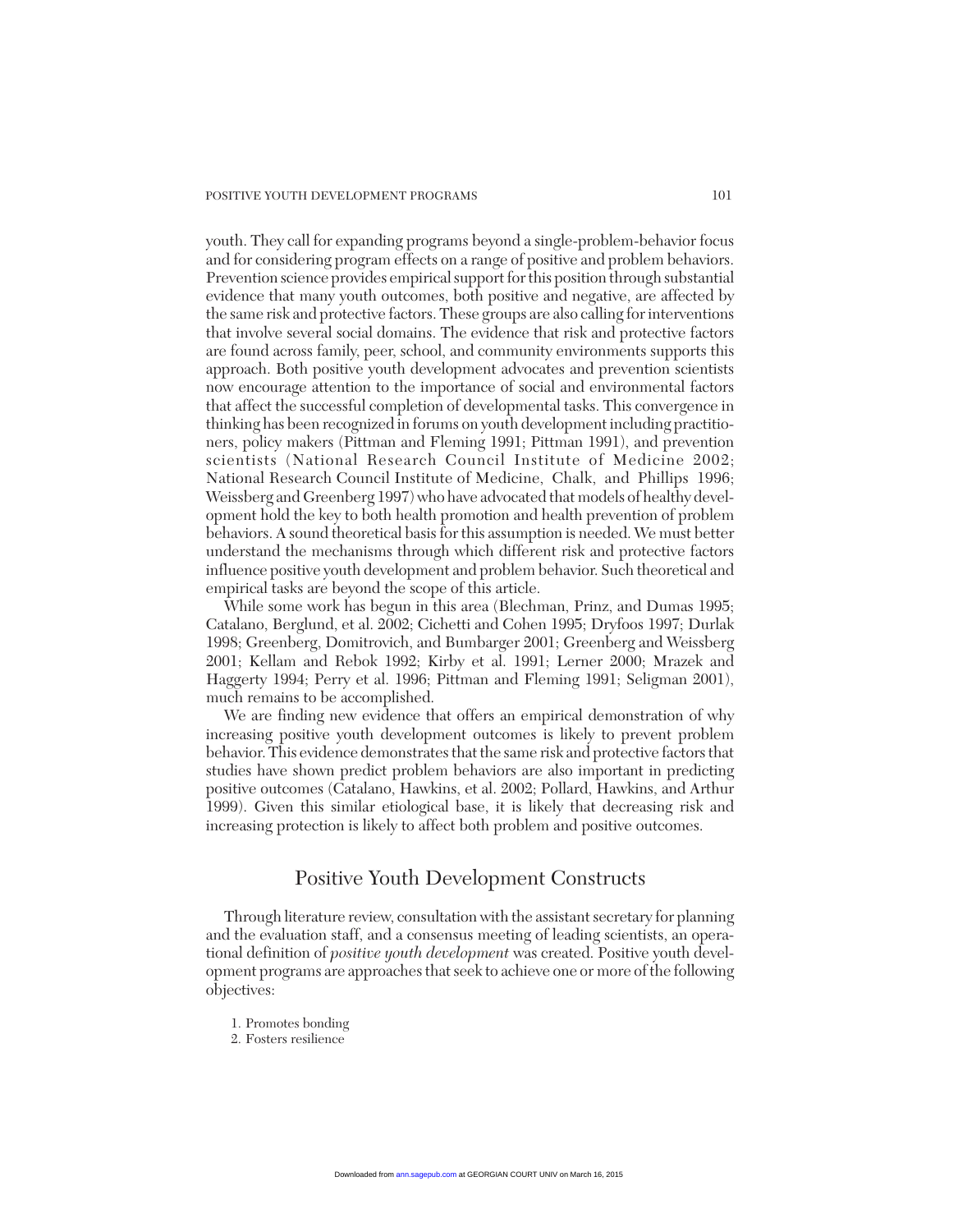#### 102 THE ANNALS OF THE AMERICAN ACADEMY

- 3. Promotes social competence
- 4. Promotes emotional competence
- 5. Promotes cognitive competence
- 6. Promotes behavioral competence
- 7. Promotes moral competence
- 8. Fosters self-determination
- 9. Fosters spirituality
- 10. Fosters self-efficacy 11. Fosters clear and positive identity
- 12. Fosters belief in the future
- 13. Provides recognition for positive behavior
- 14. Provides opportunities for prosocial involvement
- 15. Fosters prosocial norms.

These constructs are described below.

### *Promotes bonding*

Bonding is the emotional attachment and commitment a child makes to social relationships in the family, peer group, school, community, or culture. Child development studies frequently describe bonding and attachment processes as internal working models for how a child forms social connections with others (Ainsworth et al. 1978; Bowlby 1973, 1979, 1982; Mahler, Pine, and Bergman 1975). The interactions between a child and a child's caregivers build the foundation for bonding that is key to the development of the child's capacity for motivated behavior. Positive bonding with an adult is crucial to the development of a capacity for adaptive responses to change and for growth into a healthy and functional adult. Good bonding establishes the child's trust in self and others. Inadequate bonding establishes patterns of insecurity and self-doubt. Very poor bonding establishes a fundamental sense of mistrust in self and in others, creating an emotional emptiness that the child may try to fill in other ways, possibly through drugs, impulsive acts, antisocial peer relations, or other problem behaviors (Braucht, Kirby, and Berry 1978; Brook et al. 1990; Kandel, Kessler, and Margulies 1978).

The importance of bonding reaches far beyond the family. How a child establishes early bonds to caregivers will directly affect the manner in which the child later bonds to peers, school, the community, and culture. The quality of a child's bonds to these other domains are essential aspects of positive development into a healthy adult (Brophy 1988; Brophy and Good 1986; Dolan, Kellam, and Brown 1989; Hawkins, Catalano, and Miller 1992). Strategies to promote positive bonding combined with the development of skills have proven to be an effective intervention for adolescents at risk for antisocial behavior (Caplan et al. 1992; Dryfoos 1990).

### *Fosters resilience*

Resilience is an individual's capacity for adapting to change and to stressful events in healthy and flexible ways. Resilience has been identified in research studies as a characteristic of youth who when exposed to multiple risk factors, show suc-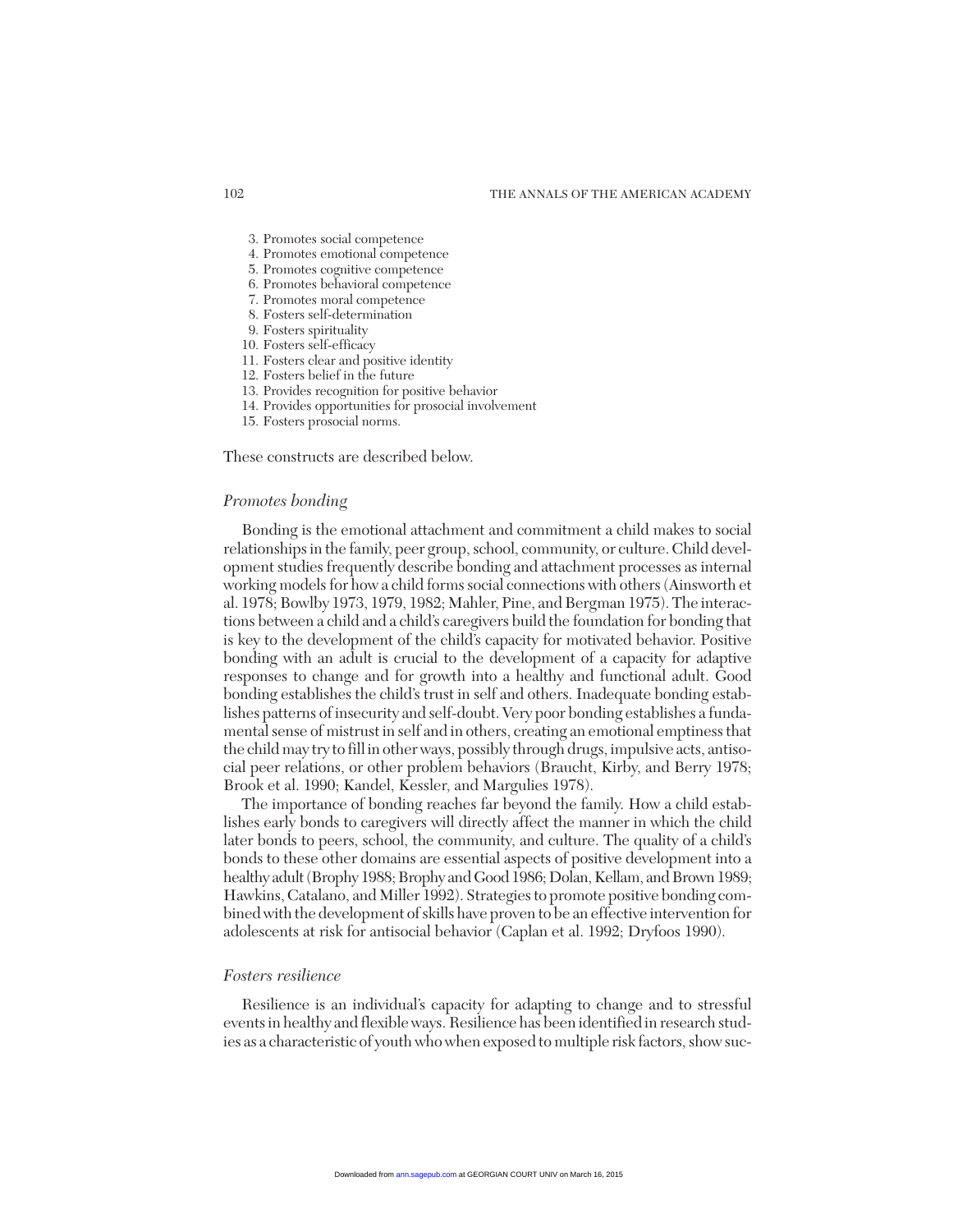cessful responses to challenges and use this learning to achieve successful outcomes (Hawkins, Catalano, Morrison, et al. 1992; Masten, Best, and Garmezy 1990; Rutter 1985; Werner 1989, 1995). The National Research Council Institute of Medicine, Chalk, and Phillips (1996, p. 4) defined *resilience* as "patterns that protect children from adopting problem behaviors in the face of risk."

### *Promotes competencies*

The positive youth development construct of competence covers five areas of youth functioning, including social, emotional, cognitive, behavioral, and moral competencies.

The multiple dimensions of competence began to be recognized in the past two decades (Gardner 1993; Zigler and Berman 1983). More recently, Weissberg and Greenberg (1997) urged that competence should be viewed and measured in research studies as a developmental outcome. While the enhancement of competence can help to prevent other negative outcomes (Botvin et al. 1995), competence can be specified and measured as an important outcome itself, indicative of positive development.

In recent years, many competence promotion efforts have sought to develop skills to integrate feelings (emotional competence) with thinking (cognitive competence) and actions (behavioral competence) to help the child achieve specific goals.

*Social competence.* Social competence is the range of interpersonal skills that help youth integrate feelings, thinking, and actions to achieve specific social and interpersonal goals (Caplan et al. 1992; Weissberg, Caplan, and Sivo 1989). These skills include encoding relevant social cues; accurately interpreting those social cues; generating effective solutions to interpersonal problems; realistically anticipating consequences and potential obstacles to one's actions; and translating social decisions into effective behavior (Consortium on the School-Based Promotion of Social Competence 1994).

Kornberg and Caplan (1980), who reviewed 650 papers on biopsychosocial risk factors and preventive interventions, concluded that competence training to promote adaptive behavior and mental health is one of the most significant developments in recent primary prevention research. In general, social competence promotion programs were designed to enhance personal and interpersonal effectiveness and to prevent the development of maladaptive behavior through (1) teaching students developmentally appropriate skills and information, (2) fostering prosocial and health-enhancing values and beliefs, and (3) creating environmental supports to reinforce the real-life application of skills (Weissberg, Caplan, and Sivo 1989). To produce meaningful effects on specific target behaviors, it also appears necessary to include opportunities in social competence promotion programs for students to practice and apply learned skills to specific, relevant social tasks (Hawkins and Weis 1985).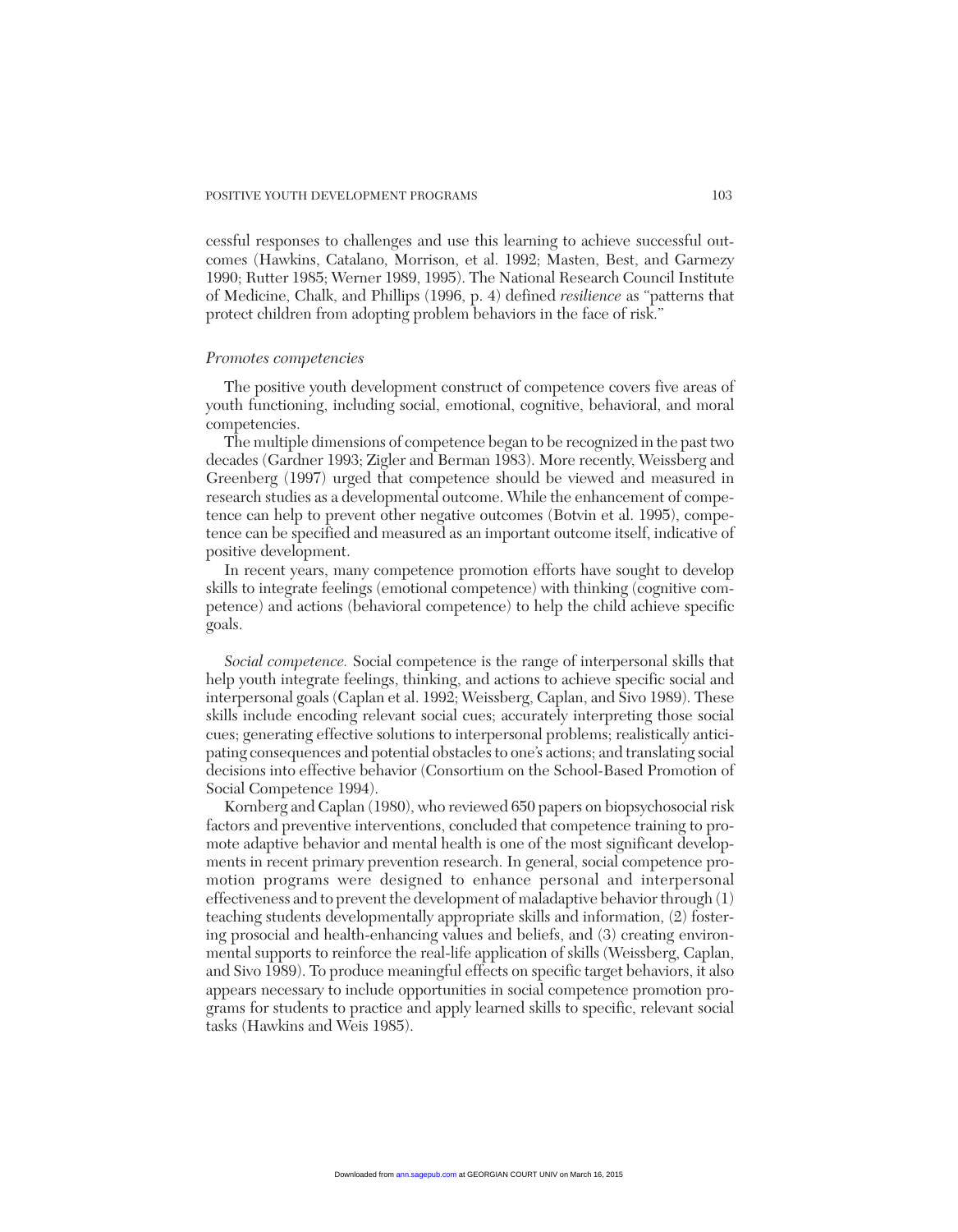*Emotional competence.* Emotional competence is the ability to identify and respond to feelings and emotional reactions in oneself and others. Salovey and Mayer (1989) identified five elements of emotional competence, including knowing one's emotions, managing emotions, motivating oneself, recognizing emotions in others, and handling relationships. The W. T. Grant Consortium on the School-Based Promotion of Social Competence (1992, p. 136) provided a list of emotional skills that are ingredients of many prevention programs: "identifying and labeling feelings, expressing feelings, assessing the intensity of feelings, managing feelings, delaying gratification, controlling impulses, and reducing stress." Goleman (1995) proposed empathy and hope as components of emotional intelligence.

> *Youth development practitioners, the policy community, and prevention scientists have reached the same conclusions about promoting better outcomes for youth. They call for expanding programs beyond a singleproblem-behavior focus and for considering program effects on a range of positive and problem behaviors.*

*Cognitive competence.* Cognitive competence includes two overlapping but distinct subconstructs. The W. T. Grant Consortium (1992, p. 136) defined the first form of cognitive competence as the "ability to develop and apply the cognitive skills of self-talk, the reading and interpretation of social cues, using steps for problem-solving and decision-making, understanding the perspective of others, understanding behavioral norms, a positive attitude toward life, and self awareness."

The second aspect of cognitive competence is related to academic and intellectual achievement. The emphasis here is on the development of core capacities including the ability to use logic, analytic thinking, and abstract reasoning.

*Behavioral competence.* Behavioral competence refers to effective action. The W. T. Grant Consortium (1992, p. 136) identified three dimensions of behavioral competence: "nonverbal communication (through facial expressions, tone of voice, style of dress, gesture or eye contact), verbal communication (making clear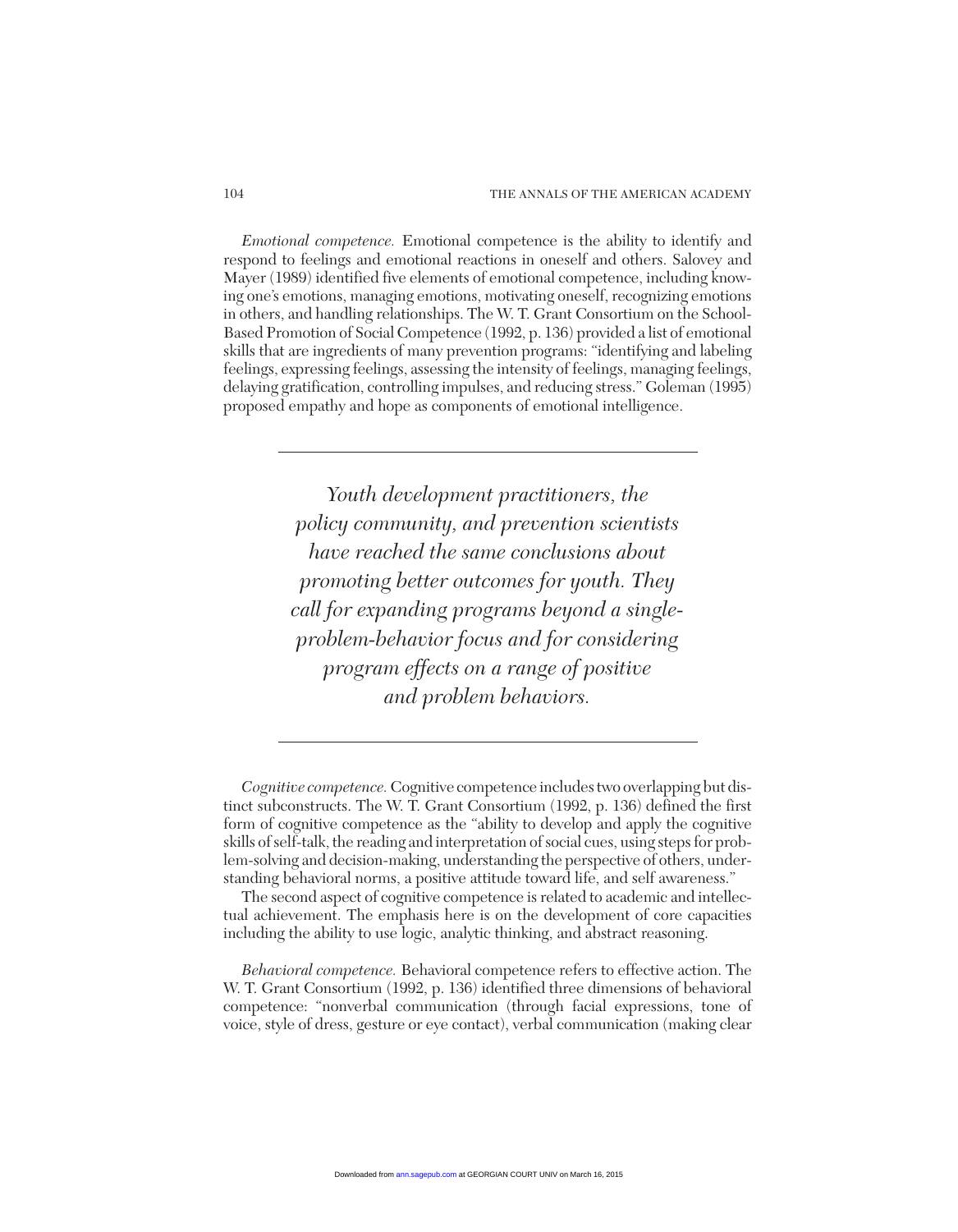requests, responding effectively to criticism, expressing feelings clearly), and taking action (helping others, walking away from negative situations, participating in positive activities)."

*Moral competence.* Moral competence is a youth's ability to assess and respond to the ethical, affective, or social-justice dimensions of a situation. Piaget (1952, 1965) described moral maturity as both a respect for rules and a sense of social justice. Kohlberg (1963, 1969, 1981) defined moral development as a multistage process through which children acquire society's standards of right and wrong, focusing on choices made in facing moral dilemmas. Hoffman (1981) said that the roots of morality are in empathy, or empathic arousal, which has a neurological basis and can be either fostered or suppressed by environmental influences. He also asserted that empathic arousal eventually becomes an important mediator of altruism, a quality that many youth interventions try to promote in young people.

### *Fosters self-determination*

Self-determination is the ability to think for oneself and to take action consistent with that thought. Fetterman, Kaftarian, and Wandersman (1996) defined *selfdetermination* as the ability to chart one's own course. Much of the literature on self-determination has emerged from work with disabled youth (Brotherson et al. 1995; Field 1996; Sands and Doll 1996; Wehmeyer 1996) and from culturalidentity work with ethnic and minority populations (Snyder-Joy 1994; Swisher 1996). While some writers expressed concern that self-determination may emphasize individual development at the expense of group-oriented values (Ewalt and Mokuau 1995), others linked self-determination to innate psychological needs for competence, autonomy, and relatedness (Deci and Ryan 1994).

### *Fosters spirituality*

A search of the literature across the various disciplines associated with positive youth development did not produce a definition of spirituality appropriate to this review. To capture components of either religiosity or nontraditional forms of applied spiritual practice, *spirituality* is defined here as "relating to, consisting of, or having the nature of spirit; concerned with or affecting the soul; of, from, or relating to God; of or belonging to a church or religion" (Berube et al. 1995). The construct of spirituality has been associated in some research with the development of a youth's moral reasoning, moral commitment, or belief in the moral order (Hirschi 1969; Stark and Bainbridge 1997). Recent reviews of the relationship between religiosity and adolescent well-being found that religiosity was positively associated with prosocial values and behavior and negatively related to suicide ideation and attempts, substance abuse, premature sexual involvement, and delinquency (Benson 1992; Benson, Donahue, and Erickson 1989; Donahue and Benson 1995).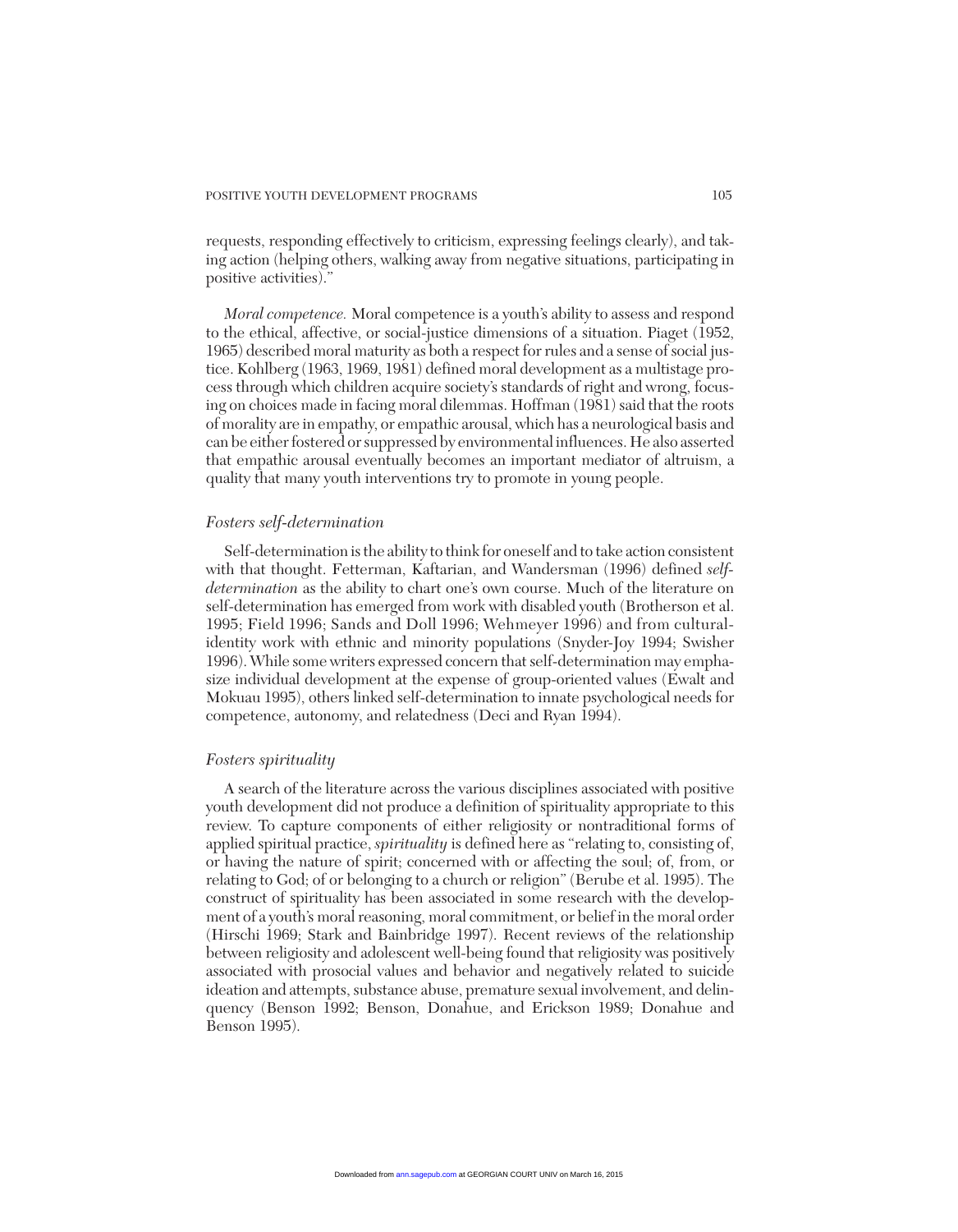### *Fosters self-efficacy*

Self-efficacy is the perception that one can achieve desired goals through one's own actions. Bandura (1989, p. 1175) stated that "self-efficacy beliefs function as an important set of proximal determinants of human motivation, affect, and action. They operate on action through motivational, cognitive, and affective intervening processes." Strategies associated with self-efficacy beliefs include personal-goal setting, which is influenced by self-appraisal of one's capabilities (Bandura 1986, 1993). Others have documented that the stronger the perceived self-efficacy, the higher the goals people set for themselves and the firmer their commitment to them (Locke et al. 1984).

### *Fosters clear and positive identity*

Clear and positive identity is the internal organization of a coherent sense of self. The construct is associated with the theory of identity development emerging from studies of how children establish their identities across different social contexts, cultural groups, and genders. Identity is viewed as a "self-structure," an internal, self-constructed, dynamic organization of drives, abilities, beliefs, and individual history, which is shaped by the child's navigation of normal crises or challenges at each stage of development (Erikson 1968). Erikson (1968) described overlapping yet distinct stages of psychosocial development that influence a child's sense of identity throughout life but that are especially critical in the first twenty years. If the adolescent or young adult does not achieve a healthy identity, role confusion can result. Developmental theorists assert that successful identity achievement during adolescence depends on the child's successful resolution of earlier stages.

Stages of identity development are linked to gender differences in preadolescence and adolescence, revealing a series of identity aspects for girls that are not parallel to those of boys (Gilligan 1982). Investigations of the positive-identity development of gay and bisexual youth have become a focus for some researchers (Johnston and Bell 1995). For youth of color, the development of positive identity and its role in healthy psychological functioning is closely linked with the development of ethnic identity (Mendelberg 1986; Parham and Helms 1985; Phinney 1990, 1991; Phinney, Lochner, and Murphy 1990; Plummer 1995), issues of bicultural identification (Phinney and Devich Navarro 1997), and bicultural or cross-cultural competence (LaFromboise, Coleman, and Gerton 1993; LaFromboise and Rowe 1983). Some have suggested that it is healthy for ethnic minority youth to be consciously socialized to understand the multiple demands and expectations of both the majority and the minority culture (Spencer and Markstrom Adams 1990; Spencer 1990). This process may offer psychological protection through providing a sense of identity that captures the strengths of the ethnic culture and that helps buffer experiences of racism and other risk factors (Hill, Piper, and Moberg 1994). This may also enhance prosocial bonding to adults who can help youths to counter potential interpersonal violence in their peer groups (Hill, Piper, and Moberg 1994; Wilson 1990).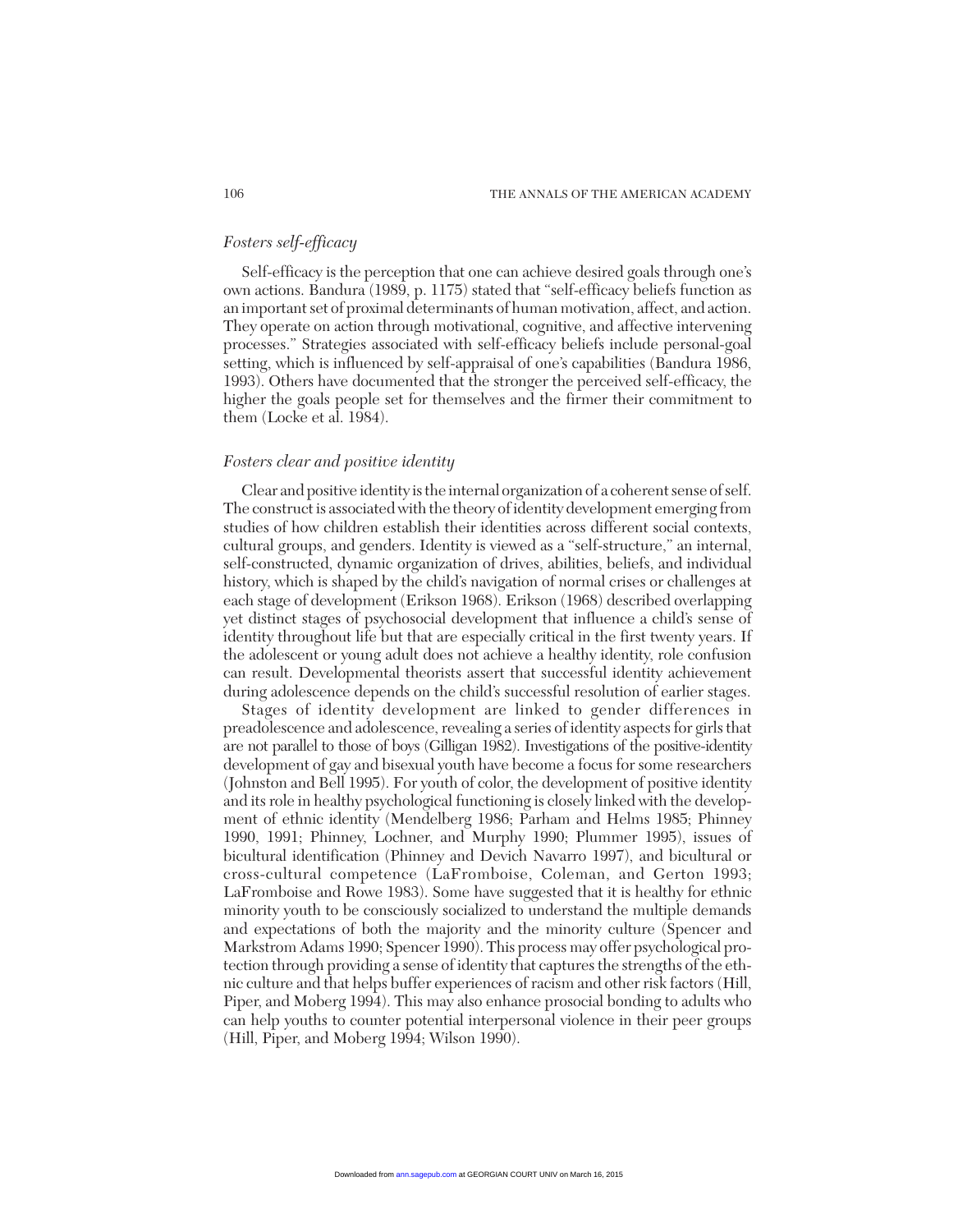### *Fosters belief in the future*

Belief in the future is the internalization of hope and optimism about possible outcomes. This construct is linked to studies on long-range goal setting, belief in higher education, and beliefs that support employment or work values. "Having a future gives a teenager reasons for trying and reasons for valuing his life" (Prothrow-Stith 1991, 57). Research demonstrates that positive future expectations predict better social and emotional adjustment in school and a stronger internal locus of control, while acting as a protective factor in reducing the negative effects of high stress on self-rated competence (Wyman et al. 1993).

### *Provides recognition for positive behavior*

Recognition for positive involvement is the positive response of those in the social environment to desired behaviors by youths. According to social learning theory, behavior is in large part a consequence of the reinforcement or lack of reinforcement that follows action. Behavior is strengthened through reward (positive reinforcement) and avoidance of punishment (negative reinforcement) or weakened by aversive stimuli (positive punishment) and loss of reward (negative punishment) (Akers et al. 1979; Bandura 1973). Reinforcement affects an individual's motivation to engage in similar behavior in the future. Social reinforcers have major effects on behavior. These social reinforcers can come from the peer group, family, school, or community (Akers et al. 1979).

### *Provides opportunities for prosocial involvement*

Opportunity for prosocial involvement is the presentation of events and activities across different social environments that encourage youth to participate in prosocial actions. Providing prosocial opportunities in the nonschool hours has been the focus of much discussion and study (Carnegie Council on Adolescent Development 1992; Pittman 1991). For a child to acquire key interpersonal skills in early development, positive opportunities for interaction and participation must be available (Hawkins et al. 1987; Patterson, Chamberlain, and Reid 1982). In adolescence, it is especially important that youth have the opportunity for interaction with positively oriented peers and for involvement in roles in which they can make a contribution to the group, whether family, school, neighborhood, peer group, or larger community (Dryfoos 1990).

#### *Fosters prosocial norms*

Programs that foster prosocial norms seek to encourage youth to adopt healthy beliefs and clear standards for behavior through a range of approaches. These may include providing youth with data about the small numbers of people their age who use illegal drugs, so that they decide that they do not need to use drugs to be "normal"; encouraging youth to make explicit commitments in the presence of peers or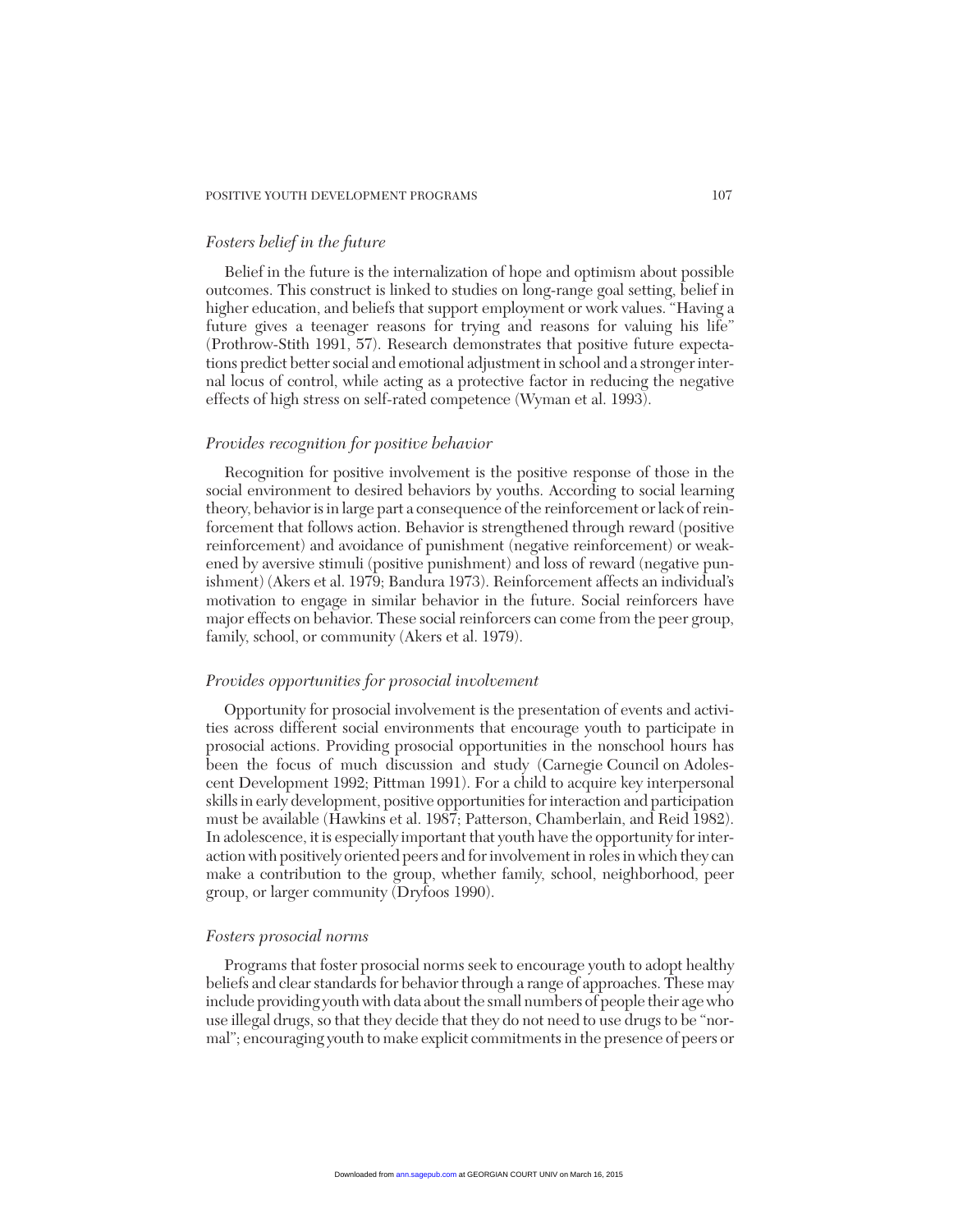mentors not to use drugs or to skip school; involving older youth in communicating healthy standards for behavior to younger children; or encouraging youth to identify personal goals and set standards for themselves that will help them achieve these goals (Hawkins, Catalano, and Miller 1992; Hawkins, Catalano, Morrison, et al. 1992).

### Evaluations of Positive Youth Development Programs

We undertook a systematic review of the literature both published and unpublished to find programs to include in the review that met the following criteria:

- Address one or more of the positive youth development constructs, as defined above.
- Involve youth between the ages of six and twenty. We felt that a number of high-quality reviews of youth development programs serving the younger-than-five range had already been completed (e.g., Yoshikawa 1994), so we focused on programs addressing youth at a later developmental stage that had been less well summarized.
- Involve youth not selected because of their need for treatment. Only programs for children in the general population or children at risk were included. Delinquency, drug-abuse, and mental-health treatment programs were excluded.
- Address at least one youth development construct in multiple socialization domains, address multiple youth development constructs in a single socialization domain, or address multiple youth development constructs in multiple domains. Programs that addressed a single youth development construct in a single socialization domain were excluded from this review.

In addition to these program criteria, the program's evaluation had to meet the following criteria to be included in this review. Complete description and operationalization of these inclusion criteria can be found in Catalano, Berglund, et al. (2002).

- Adequate Study Design and Outcome Measures
- Adequate Description of the Research Methodologies
- Description of the Population Served
- Description of the Intervention
- Description of Implementation
- Effects Demonstrated on Behavioral Outcomes

Our selection criteria of program and evaluation criteria produced a range of diverse youth programs for review, some of which may be described as positive youth development, some as promotion programs, and others as primary prevention. Readers may question how the label of *positive youth development* fits a particular program with a prevention focus. The goals of this project were to analyze what programs do and what their evaluations measure rather than to focus on how they were labeled. We found that a number of programs traditionally considered primary prevention interventions incorporated many of the same positive youth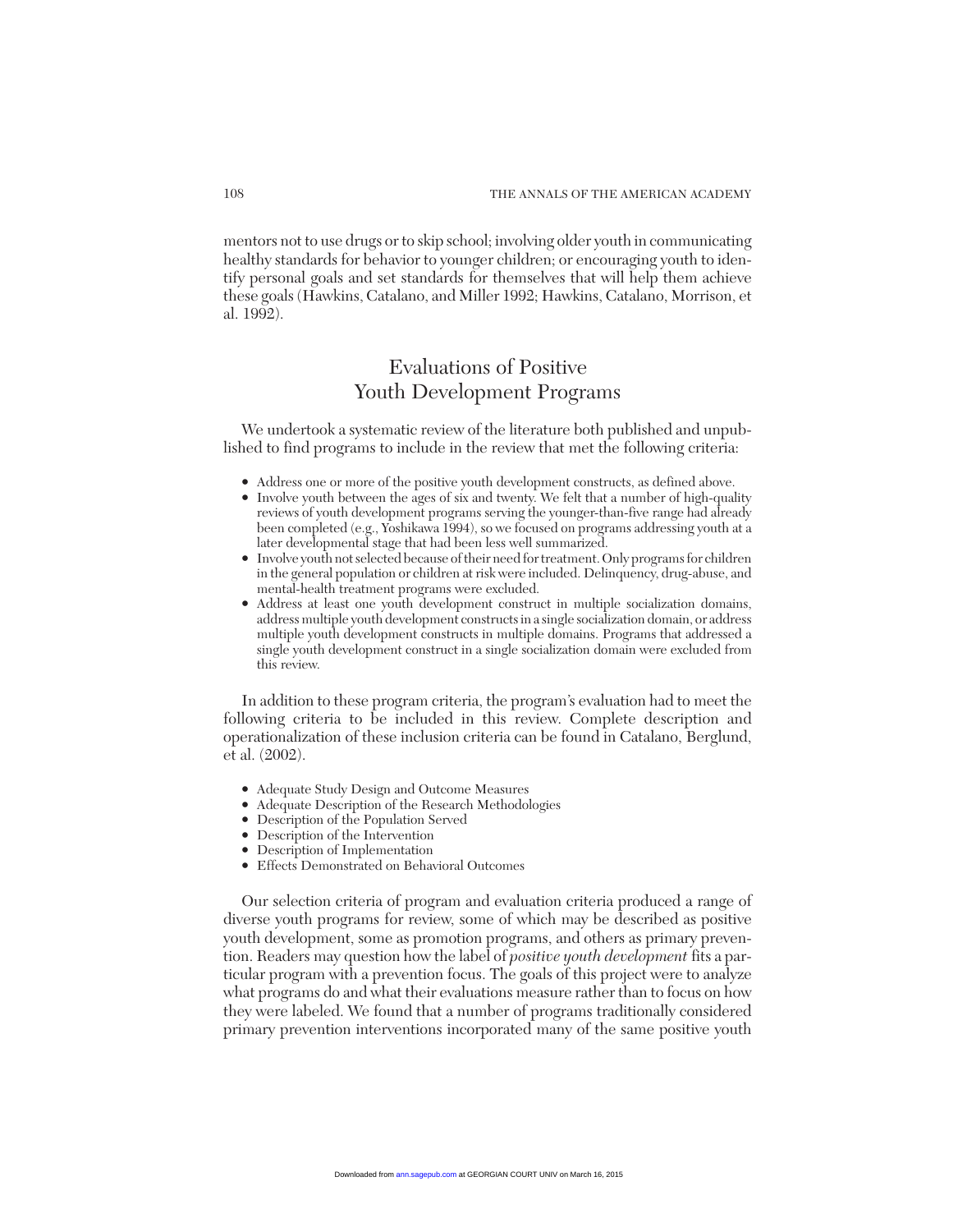development constructs as programs usually viewed as positive youth development programs. As will be demonstrated, many programs with a *primary prevention* label were in fact embedded with numerous positive youth development strategies and measured positive youth outcomes in addition to changes in problem behavior.

A total of 161 programs were identified as potentially within the scope of this review. Of these positive youth development programs, 77 had evaluations that appeared to meet the initial criteria for the analysis. The remaining 84 programs were not included for one of the following reasons: (1) no evaluation existed; (2) the evaluation contained no data beyond a narrative case study; (3) the study sample was an indicated population (symptomatic or in treatment); or (4) despite comprehensive efforts, adequate evaluation information could not be retrieved. Eight of the seventy-seven programs with evaluations were sufficiently limited by missing information and had to be removed from the review. Forty-four programs did not have adequate evaluations (thirty-nine) or did not have positive effects on behavioral outcomes (five). Twenty-five programs incorporated positive youth development constructs into universal or selective approaches, had strong evaluation designs (experimental or quasi-experimental with viable comparison groups), had an acceptable standard of statistical proof, provided adequate methodological detail to allow an independent assessment of the study's soundness, and produced evidence of significant effects on youth's behavioral outcomes.

## Summary of Youth Development Program Outcomes

Program results are summarized in this section. More complete descriptions of the programs, research designs, and behavioral outcomes are available elsewhere (Catalano, Berglund, et al. 2002).

### *Single-domain programs*

Eight positive youth development programs targeted a single social domain. Two of these, Big Brothers/Big Sisters and Bicultural Competence Skills, operated in the community domain. Six programs focused on children in the school domain: Growing Healthy, Know Your Body, Children of Divorce, Life Skills Training, The PATHS Project, and Project ALERT.

Both programs in the community domain used experimental research designs and random assignment of children to intervention and control groups. One, Bicultural Competence Skills, used a skill- and competence-based curriculum; the other, Big Brothers/Big Sisters, was a mentoring program without a skills component. Bicultural Competence Skills included follow-up results. Although Big Brothers/Big Sisters did not include long-term follow-up, it provided a sustained intervention exposure (eighteen months) and measurement period.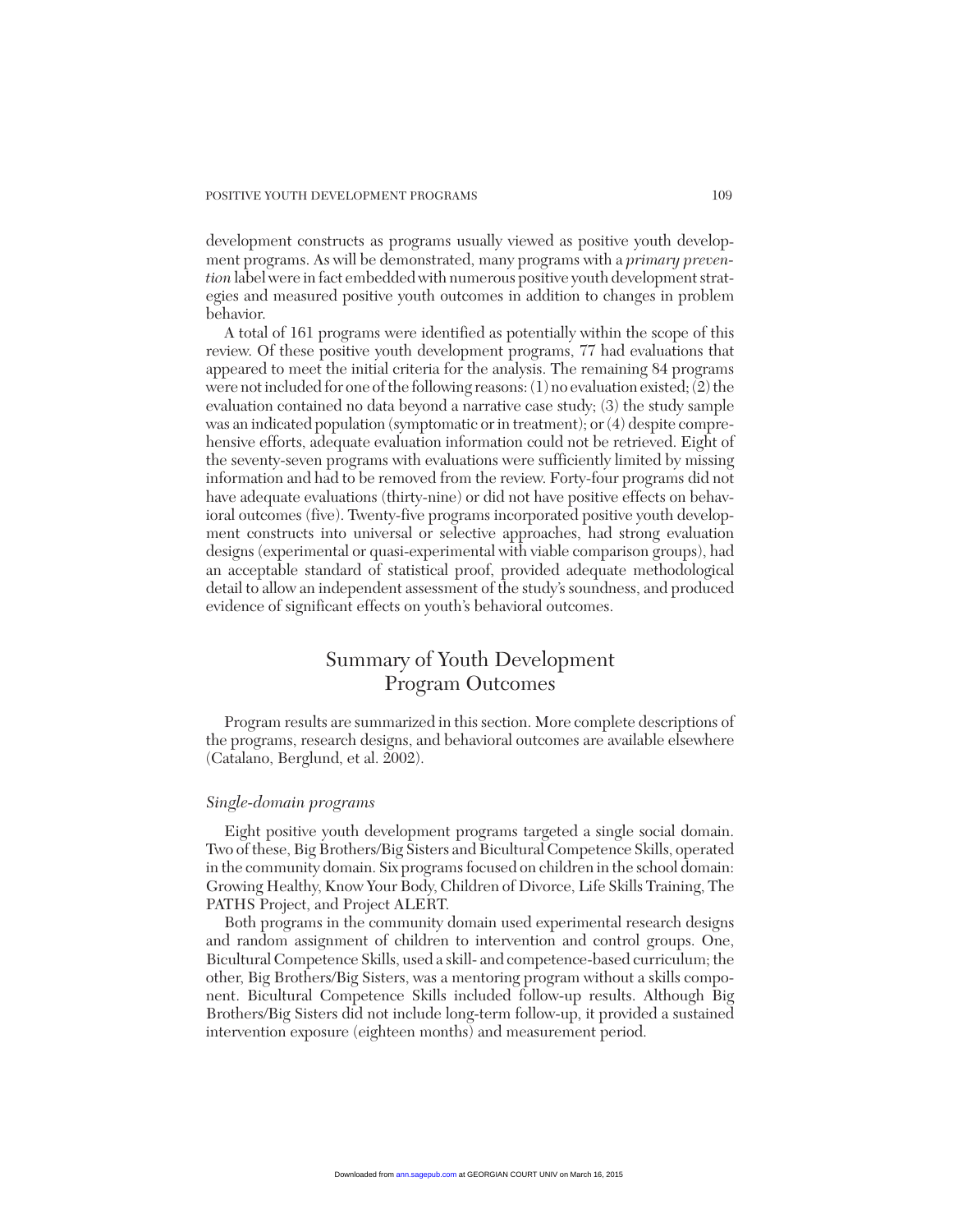Both programs sought to build bonding, competence, and positive identity, but their approaches to promoting these constructs were very different. Each addressed healthy bonding relationships in its own way: Big Brothers/Big Sisters with adults and Bicultural Competence Skills through strengthening the bonds that bicultural children have to both majority and subgroup cultures. While Bicultural Competence Skills addressed competence directly through a skillstraining curriculum, Big Brothers/Big Sisters took the approach that the primary mechanism of changes in competence (social, behavioral, emotional) are based on the development of a consistent adult-child bond in a mentoring relationship.

> *Both positive youth development advocates and prevention scientists now encourage attention to the importance of social and environmental factors that affect the successful completion of developmental tasks.*

In both evaluations, program strategies had a measurable impact on students' outcomes. Positive youth outcomes included greater self-control, assertiveness, and healthy and adaptive coping in peer-pressure situations (Bicultural Competence Skills program) and improvements in school attendance, parental relations, academic performance, and peer emotional support (Big Brothers/Big Sisters). Problem behaviors were also reduced or prevented. Substance use was lower in the experimental groups for both interventions, and hitting, truancy, and lying were reduced as a result of participation in Big Brothers/Big Sisters.

The six positive youth development programs set in schools were divided into two types: three health-promotion-focused interventions and three competencepromotion-focused interventions. All six programs successfully incorporated positive youth development constructs and strategies and changed behavioral outcomes for children. In all six programs, the primary emphasis of the intervention was on children's acquisition of skill-based learning to produce the desired behavioral changes. Strategies in these programs relied on opportunities for children to absorb new information and knowledge and to practice specific skills (e.g., coping, decision making, self-management, frustration tolerance, impulse control, refusal/ resistance, life skills, and academic mastery).

Five of the six programs (Growing Healthy, Know Your Body, Life Skills Training, The PATHS Project, and Project ALERT) were multiyear interventions; the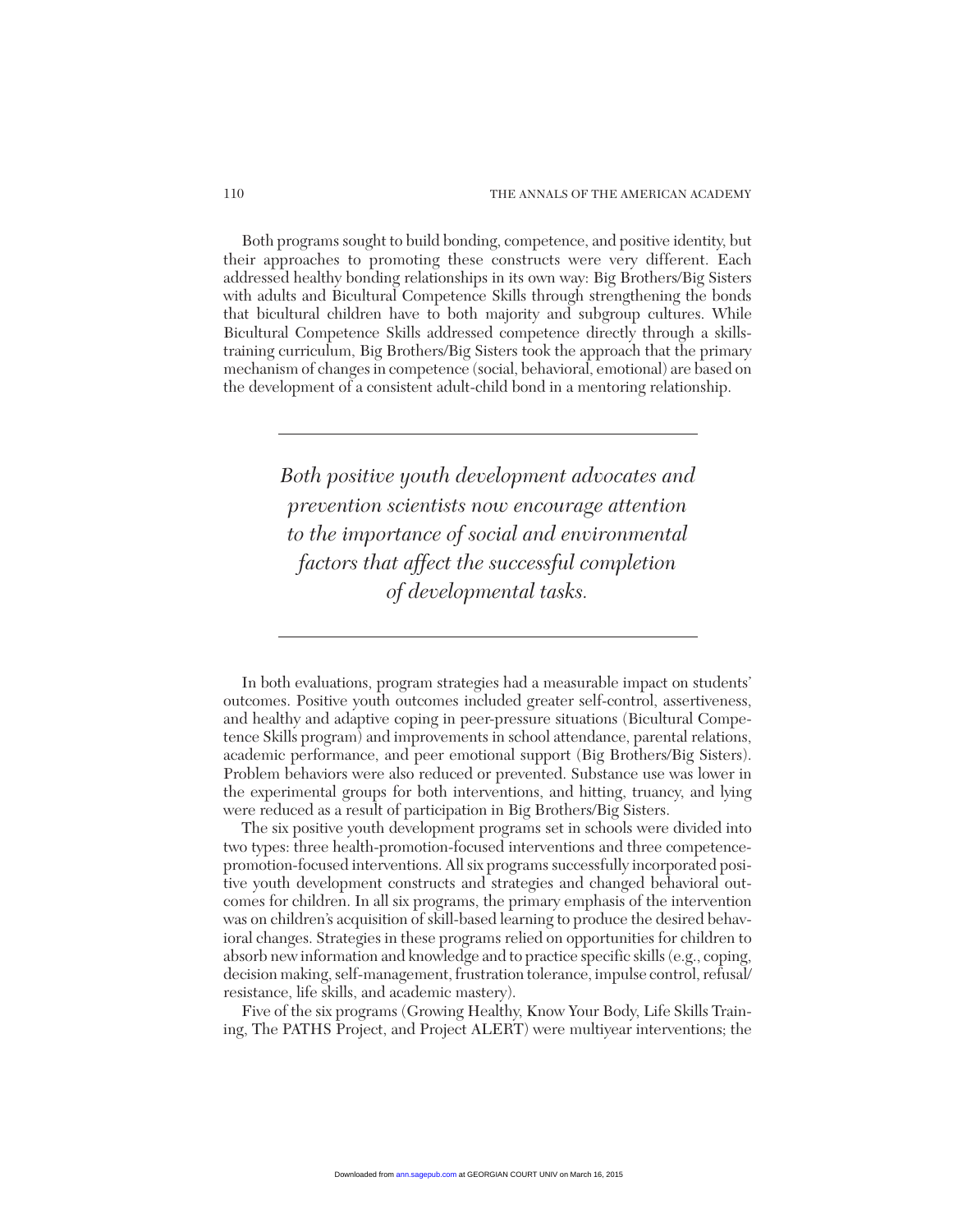exception was a relatively short-term intervention (Children of Divorce) that used developmentally focused strategies to promote mental-health protective factors in a specific high-risk population (children of divorced parents). These programs all used a strong research design, with five of the six employing an experimental design and random assignment of children to intervention and control groups. In all three evaluations of the school-based competence promotion programs, longterm follow-up was designed into the evaluation framework, although only two of the three demonstrated continued effects at follow-up (PATHS and Life Skills Training). Although the health-promotion program evaluations did not include follow-up, two of the three (Growing Healthy and Know Your Body) were multiyear trials that provided sustained intervention exposure and measurement periods.

All programs produced evidence of significant changes in children's positive or problem behavior. Among the improvements in positive youth outcomes that resulted from these interventions were better personal health-management attitudes and knowledge (Growing Healthy) and health practices (Know Your Body, Growing Healthy); greater assertiveness, sociability, problem-solving, and frustration tolerance (Children of Divorce); increased acceptance of prosocial norms having to do with substance use (Life Skills Training and Project ALERT); increased interpersonal skills and decision making (Life Skills Training); and higher capacity for managing one's reactions and behavior in social and emotional situations, greater self-efficacy with creating new solutions to problems, and increased empathy (PATHS). These interventions also had a significant impact on the reduction or prevention of problem behaviors in children. One of the greatest areas of impact for several programs involved successfully changing knowledge, attitudes, and/or behavioral practices around cigarette smoking (Know Your Body, Growing Healthy, Life Skills Training and Project ALERT). Two single-domain programs also improved youth attitudes and practices around substance use and abuse (Life Skills Training and Project ALERT). Other favorable changes in youth problem behaviors included changes in aggressive and conflict behavior (PATHS).

### *Programs in two social domains*

Eight programs combined two social domains or components. Seven effective youth development programs were conducted in combined family and school domains: the Child Development Project, Fast Track, Metropolitan Area Child Study, Reducing the Risk, the Seattle Social Development Project, the Social Competence Promotion Program for Young Adolescents, and Success for All. These programs successfully changed youth outcomes, promoted positive youth development constructs and strategies, and incorporated parent or family involvement. One program, Teen Outreach, combined school and community domains.

Seven school- and family-based effective youth development programs successfully changed youth outcomes, promoted positive youth development constructs and strategies in the school setting, and used a variety of methods to incorporate parent or family involvement. Five programs were multiyear interventions that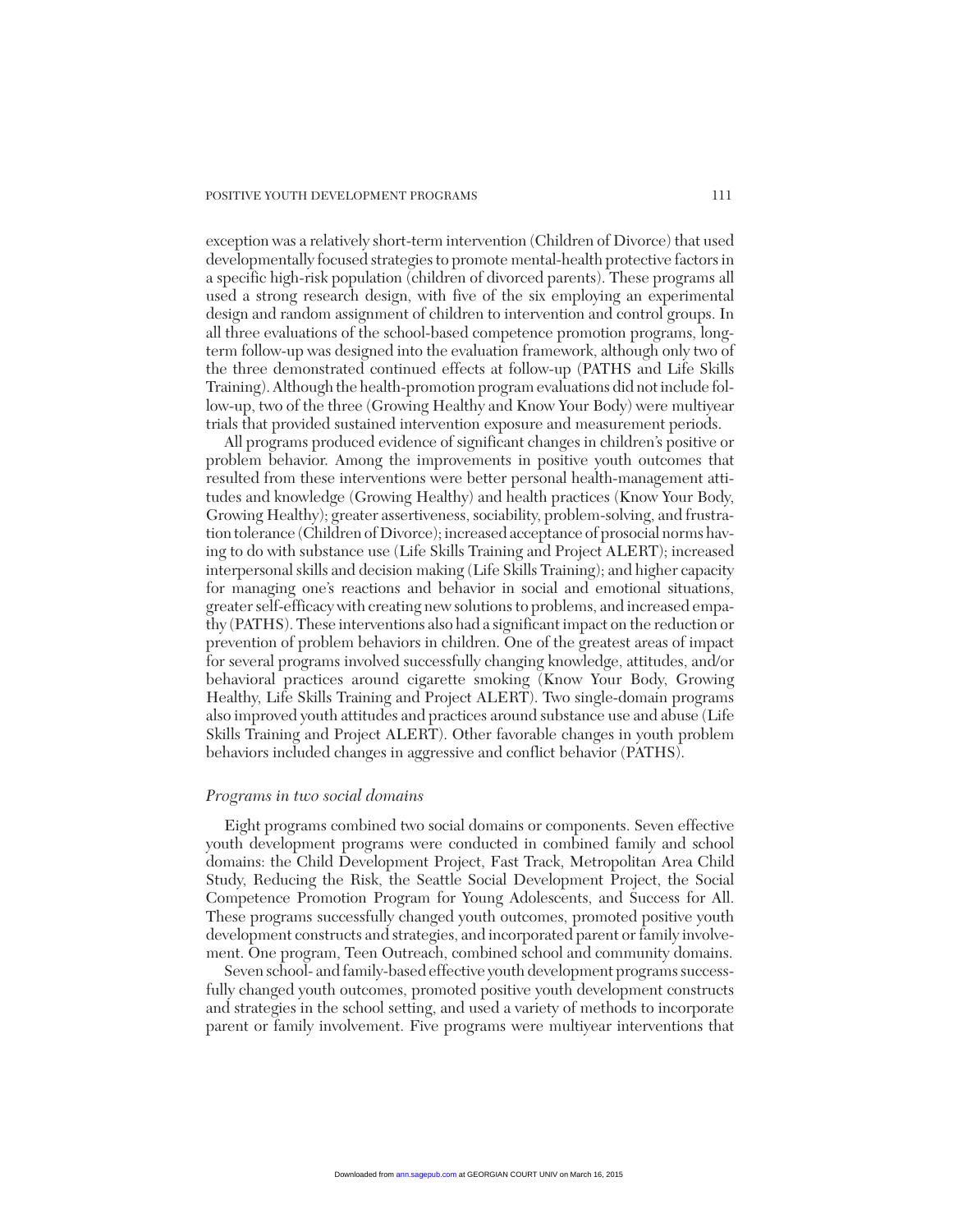used strong quasi-experimental research designs; two used an experimental design (Fast Track and Metropolitan Area Child Study).

Positive youth development programs set in school and family domains typically promote competence within and bonding to the family while promoting these positive youth development constructs in the youth. The school is usually the primary setting for implementing youth strategies, while a combination of approaches is employed to engage the family. These include direct parent training or education strategies, often conducted at the school; program implementation strategies in the home setting to enhance the child's acquisition of new skills and learning (e.g., parent involvement in homework assignments generated from the school-based component, or home visits); or parental participation in the program design or organizational strategies. Metropolitan Area Child Study and Seattle Social Development Project used the first strategy, direct parent training. Child Development Project, Reducing the Risk, and Social Competence Promotion for Young Adolescents used the second parent strategy, bringing parents into the implementation of the program. Fast Track used the first two, training and home visits. Success For All used all three, training parents and involving them in both the implementation and the organizational aspects of the intervention.

Positive youth development programs set in schools and families generally tried to introduce youth development constructs into both settings. While the children are learning skills or other youth development strategies, parents are frequently the focus of efforts to foster family competence, parent self-efficacy, and bonding between child and family and between parent and intervention, and to promote prosocial norms in the family.

Each program produced evidence of significant changes in youth's positive or problem behavior. Improvements in positive youth outcomes included greater social acceptance by and collaboration with peers (Child Development Project; Fast Track); improved communication with parents and greater self-efficacy around contraceptive practices (Reducing the Risk); higher achievement and school attachment (Seattle Social Development Project); increased social acceptance by involvement and cooperation with peers and problem-solving and creative solutions (Social Competence Promotion Program); improved cognitive competence and academic mastery (Success for All); and improvements in acceptance of authority, classroom atmosphere and focus, and appropriate expression of feelings (Fast Track). These interventions also had a significant impact on the reduction or prevention of problem behaviors in children, including alcohol (Child Development Project and Seattle Social Development Project) and tobacco use (Child Development Project). Rates or frequency of delinquency or aggressive behavior decreased in four programs (Fast Track, Metropolitan Area Child Study, Seattle Social Development Project, and Social Competence Promotion Program). Youth attitudes and practices around contraception or initiation or prevalence of sexual activity were reduced in two programs (Reducing the Risk and Seattle Social Development Project).

Teen Outreach was conducted in combined school and community domains. This primarily school-based intervention promoted positive youth development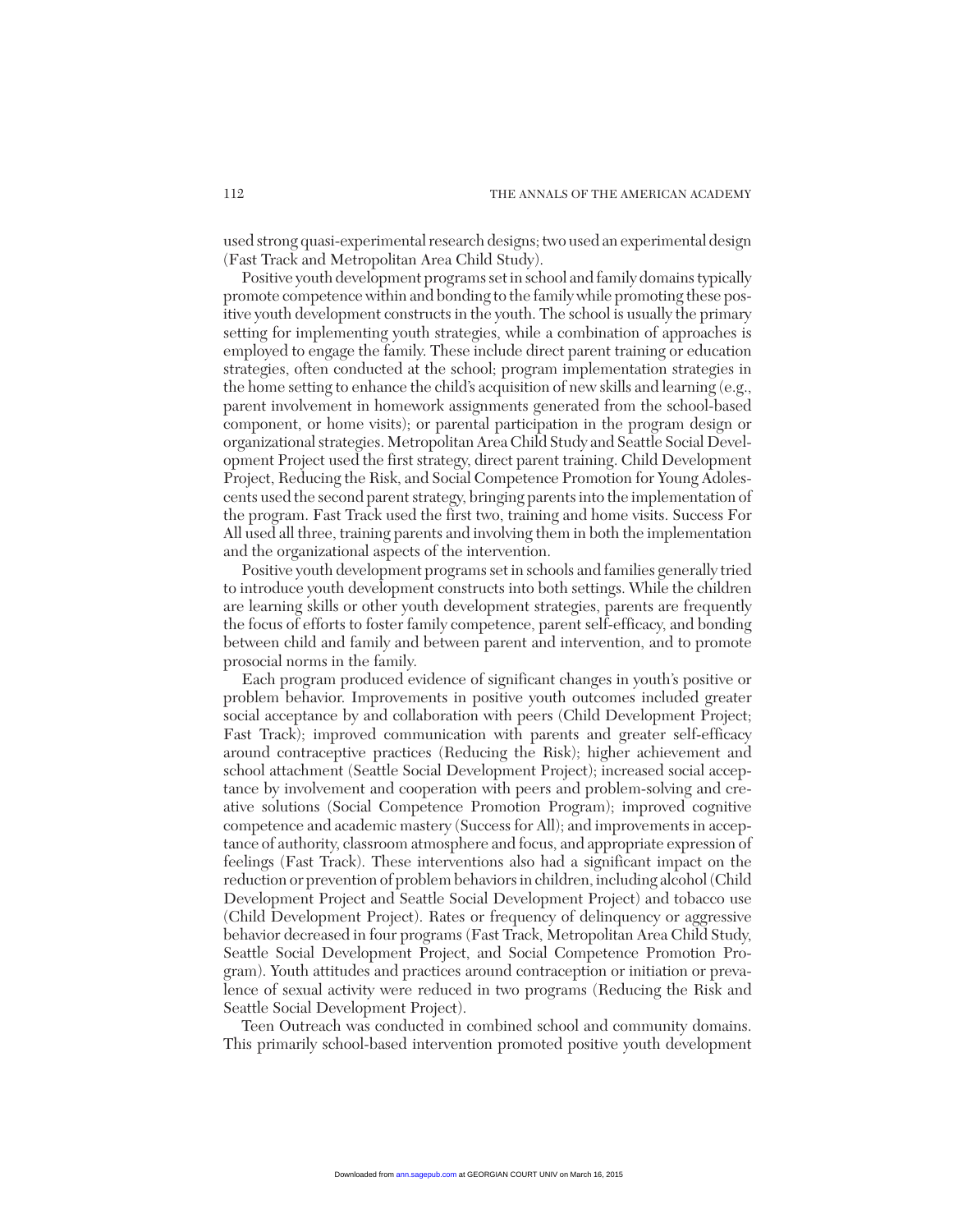constructs and strategies in the school setting by providing community service opportunities for young people and produced positive behavioral outcomes on school performance and reduced teen pregnancy.

### *Programs in three social domains*

Nine effective programs combined their strategies across three settings. Seven programs were conducted in combined family, school, and community domains: Across Ages, Adolescent Transitions Project, Midwestern Prevention Project, Project Northland, Responding in Peaceful and Positive Ways, Valued Youth Partnership, and Woodrock Youth Development Project. These multiple-domain programs promoted positive youth development strategies in school, incorporated parent or family involvement, and used community strategies or settings. One program, Creating Lasting Connections, combined family, church, and community, and another program, Quantum Opportunities, combined school, workplace, and community.

The family-school-community programs promoted positive youth development constructs and strategies across the three domains, incorporated parent or family involvement, and used resources or opportunities from the local communities in which the children lived. Five of the seven programs (Across Ages, Adolescent Transitions, Project Northland, Responding in Peaceful and Positive Ways, and Woodrock) used experimental research designs, while two used quasiexperimental designs.

The school-family-community interventions were frequently based in schools and used the school component strategically to tie in the family and the community components. These programs typically placed emphasis on the careful integration and monitoring of individual and group strategies across all three domains. Programs generally tried to introduce protective factors into all three settings. While the children were taught skills, or other youth development strategies were addressed in the program's youth development framework, parents were the focus of efforts to bolster family competence, parent self-efficacy, bonding, and alignment with prosocial norms, and local communities were the focus of efforts to use community assets, resources, and partnerships to enhance the success of the other strategies. In ways similar to those described in the school- and family-domain programs, parents in these programs were typically engaged either through direct parent training or involvement in program implementation or organization. As in the school-community-domain programs, these interventions incorporated communities through either through using their social, economic, or physical resources or through targeting specific community risk factors, or attempting to influence community-level policies and practices. More than half of these programs (Across Ages, Midwestern Prevention Project, Valued Youth Partnerships, Woodrock) emphasized the development of strategic relationships or partnerships with the community.

These programs produced improvements in positive youth outcomes including more positive attitudes about older people and higher levels of community service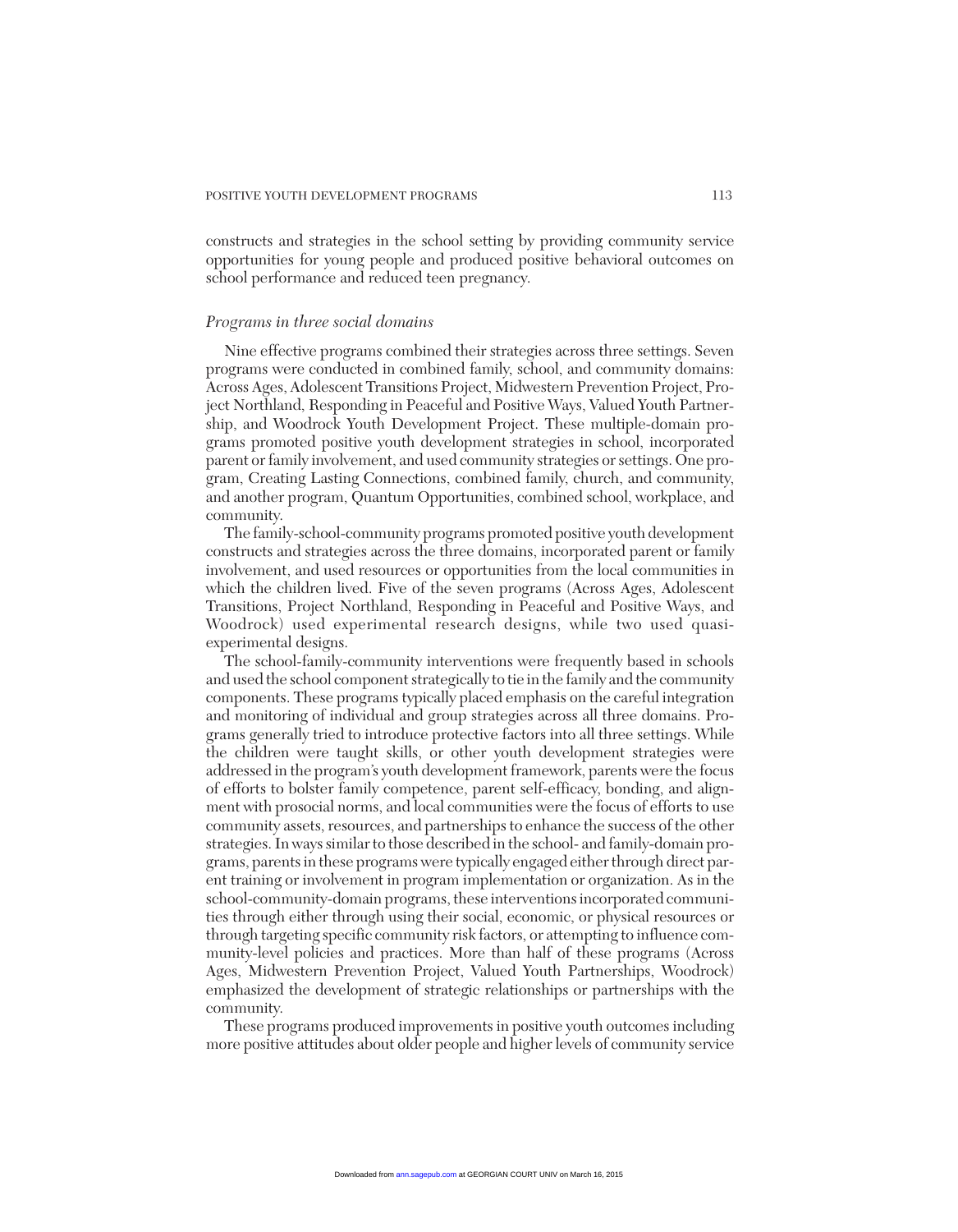(Across Ages); higher levels of social skills learning (Adolescent Transitions) and school attendance (Across Ages); greater self-efficacy with respect to substanceuse refusal (Project Northland); higher reading grades and cognitive competence (Valued Youth Partnerships); and improvements in race relations and perceptions of others from different cultural or ethnic groups (Woodrock). These interventions also had a significant impact on the reduction or prevention of problem behavior in

> *Although a broad range of strategies produced these results, the themes common to success involved methods to strengthen social, emotional, behavioral, cognitive, and moral competencies; build self-efficacy; shape messages from family and community about clear standards for youth behavior; increase healthy bonding with adults, peers, and younger children; expand opportunities and recognition for youth; provide structure and consistency in program delivery; and intervene with youth for at least nine months or longer.*

children. Four programs changed attitudes and practices related to substance use (Across Ages, Midwestern Prevention Project, Project Northland, and Woodrock). One program successfully changed negative family interaction patterns and reduced levels of family conflict (Adolescent Transitions). Two programs reduced either school suspension or drop-out rates (Responding in Peaceful and Positive Ways and Valued Youth Partnerships). Two programs reduced aggressive and violence-related behaviors and/or attitudes (Adolescent Transitions, Responding in Peaceful and Positive Ways). Three programs reduced levels of cigarette, marijuana, and/or alcohol use (Midwestern Prevention Project, Project Northland, Woodrock).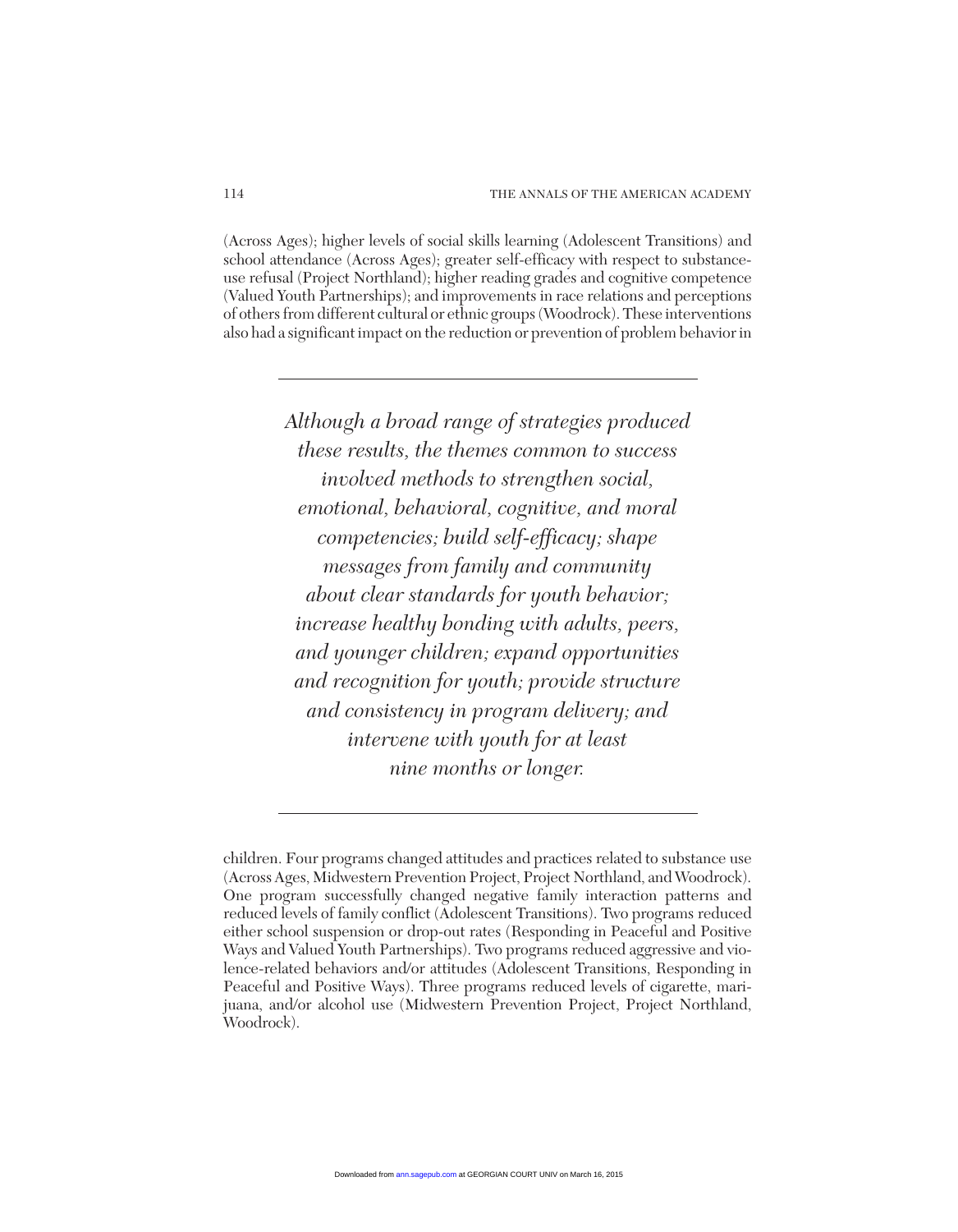Creating Lasting Connections, an intervention in the family, church, and community social domains, addressed fourteen positive youth development constructs including social, emotional, cognitive, behavioral, and moral competencies; and bonding, resiliency, self-efficacy, spirituality, recognition for positive behavior, positive identity, prosocial norms, opportunities for prosocial involvement, and selfdetermination. Evaluators also noted the teaching of cultural competence in the interventions. Intervention youth were significantly more likely to use community services as needed when personal or family problems arose, to take more action based on the service contact, and to perceive that the action accomplished something helpful.

The Quantum Opportunities Program, a program in the school, workplace, and community domains, addressed thirteen positive youth development constructs including social, emotional, behavioral, and cognitive competencies; and bonding, resiliency, self-efficacy, recognition for positive behaviors, positive identity, opportunities for prosocial involvement, prosocial norms, self-determination, and belief in the future. The evaluation found significant increases in positive outcomes. Intervention group members had significantly higher high school graduation rates. Their rates of subsequent college or postsecondary school attendance rates were higher, and they received more honors or awards than did the control-group students.

### Characteristics of Effective Positive Youth Development Programs

Summary of the characteristics of these twenty-five effective positive youth development programs is instructive. These programs may not be typical of positive youth development programs in general. These programs were fortunate to have attracted funding to support strong evaluations. Thus, we expect that they are at a later stage of development having convinced funding sources of their evaluability. Evaluability usually entails a strong rationale for the program components and evidence of replicability, for example, manualization of procedures and curricula.

### *Youth development constructs*

All of the effective programs in this review addressed a minimum of five positive youth constructs. Most interventions addressed at least eight constructs, and three-domain programs averaged ten constructs. Three constructs were addressed in all twenty-five well-evaluated programs: competence, self-efficacy, and prosocial norms. Several other constructs were addressed in more than half of the twenty-five programs including opportunities for prosocial involvement (88 percent), recognition for positive behavior (88 percent), and bonding (76 percent);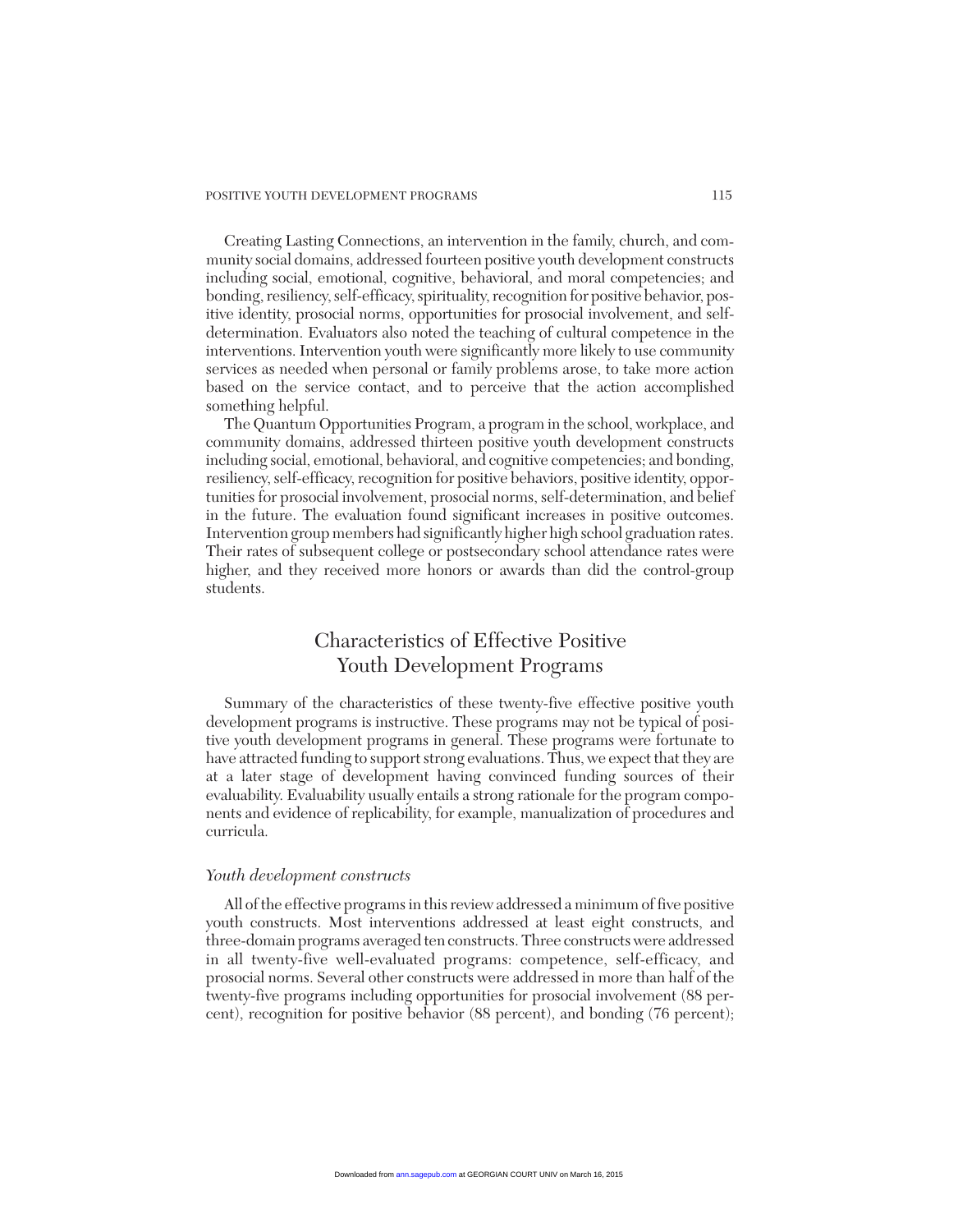and 50 percent of the well-evaluated programs addressed positive identity, selfdetermination, belief in the future, resiliency, and spirituality.

### *Measurement of positive and problem outcomes*

Whether a positive youth development intervention measures, as well as addresses, positive outcomes has important implications for the future of the positive youth development field. The minimum requirement for inclusion was that the evaluation measure either reductions in problem behavior or increases in positive behavior. Measures based on reductions in problem behavior were widely represented in the well-evaluated effective programs, with twenty-four (96 percent) interventions using these to assess intervention outcomes. Nineteen programs (76 percent) used positive outcome measures in addition to measures of problem reduction. This is higher than was expected. There is a need for all positive youth development programs to measure both types of outcomes to assess fully the effects of these programs on youth. This integrated measurement approach will provide us with a greater understanding of program effects on all important youth outcomes.

### *Structured curriculum*

Having a structured curriculum or structured activities is critical for program replication. Twenty-four (96 percent) of the well-evaluated effective programs incorporated a structured curriculum or program of activities. One program, Big Brothers/Big Sisters, did not focus on structured-curriculum, skill-based strategies to build social competence. Big Brothers/Big Sisters assumed that positive outcomes are mediated by the bonding and other aspects of positive interaction (such as the presumed modeling of effective behavior by the adult) within the mentoring relationship.

### *Program frequency and duration*

Twenty (80 percent) effective, well-evaluated programs were delivered over a period of nine months or longer. A number of these, often those operating in a school domain, applied their interventions during the academic year. In the interventions shorter than nine months, programs ranged from ten to twenty-five sessions, averaging about twelve sessions per intervention.

### *Program implementation and assurance of implementation quality*

Fidelity of program implementation is one of the most important topics in the positive youth development field. Implementation fidelity has repeatedly been shown to be related to effectiveness (Battistich et al. 1996; Botvin et al. 1995; Gottfredson, Gottfredson, and Hybl 1993). Among multiyear, well-funded studies, separate evaluations of implementation, in addition to outcome evaluation, are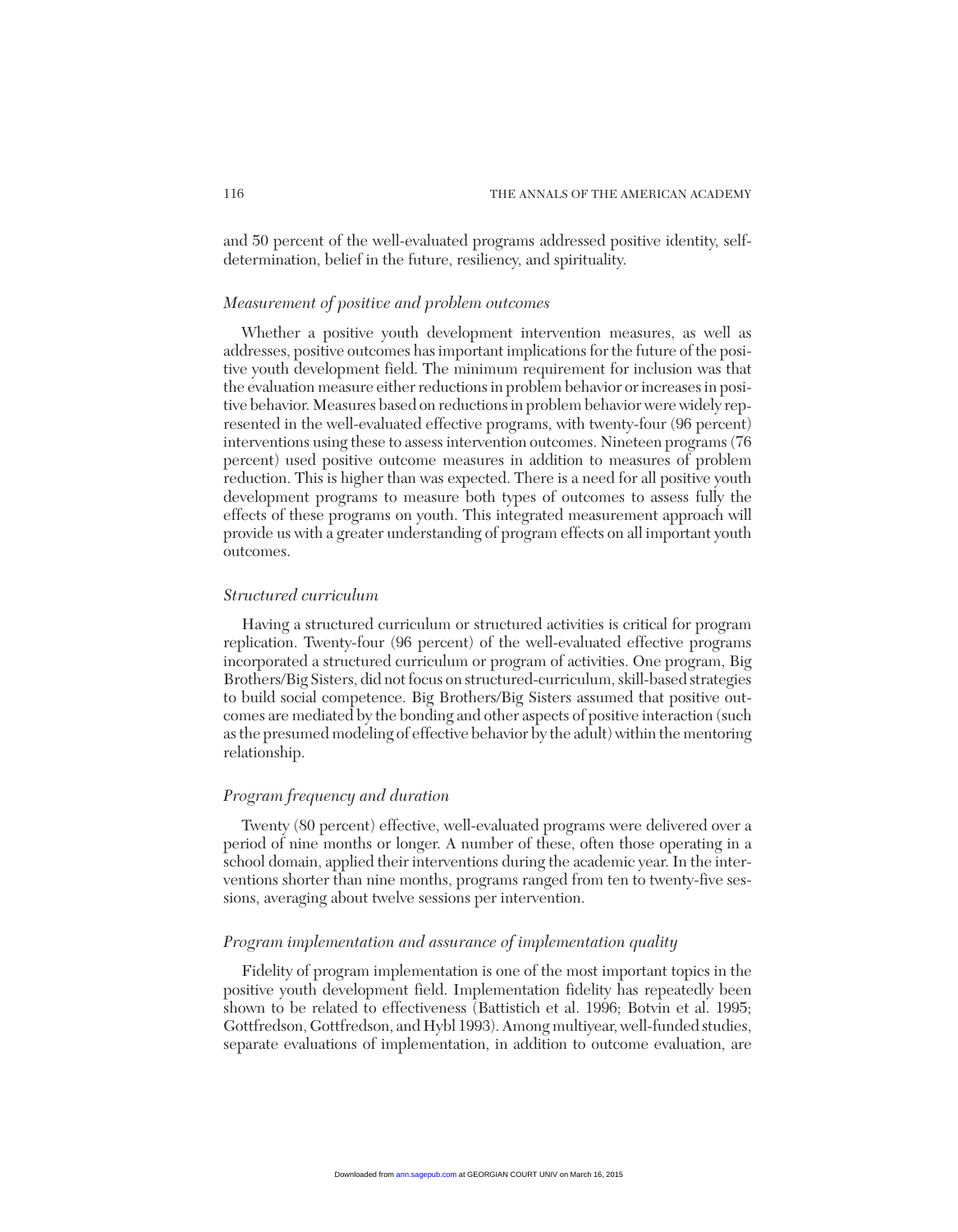becoming more common. The effective positive youth development programs reviewed here consistently attended to the quality and consistency of program implementation. Twenty-four (96 percent) evaluations in some way addressed and/or measured how well and how reliably the program implementers delivered the intervention.

### *Populations served*

Roughly three-fourths of the programs indicated that they had served African American and European American Caucasian youth. Half of the programs reviewed included Hispanic youth, and approximately one-third of the programs identified Asian American youth among their participants. Native American youth were involved in about 28 percent of these programs.

### Conclusion

We found a wide range of positive youth development approaches that resulted in promoting positive youth behavior outcomes and preventing youth problem behaviors. Nineteen effective programs showed positive changes in youth behavior, including significant improvements in interpersonal skills, quality of peer and adult relationships, self-control, problem solving, cognitive competencies, selfefficacy, commitment to schooling, and academic achievement. Twenty-four effective programs showed significant improvements in problem behaviors, including drug and alcohol use, school misbehavior, aggressive behavior, violence, truancy, high-risk sexual behavior, and smoking. This is good news indeed. Promotion and prevention programs that address positive youth development constructs are definitely making a difference in well-evaluated studies.

Although a broad range of strategies produced these results, the themes common to success involved methods to strengthen social, emotional, behavioral, cognitive, and moral competencies; build self-efficacy; shape messages from family and community about clear standards for youth behavior; increase healthy bonding with adults, peers, and younger children; expand opportunities and recognition for youth; provide structure and consistency in program delivery; and intervene with youth for at least nine months or longer. Although one-third of the effective programs operated in only a single setting, it is important to note that for the other two-thirds, combining the resources of the family, the community, and the school was important to success.

In addition to the good news about positive youth development programs, the review raised some concerns and considerations for the future. A little more than half of the well-evaluated programs measured outcomes only at the end of the program delivery with no follow-up measurement. Whether these programs will continue to show positive results in follow-up periods remains unanswered. This is of particular concern since in two instances, among programs that reported longterm results, programs were unable to sustain their initial positive findings. It is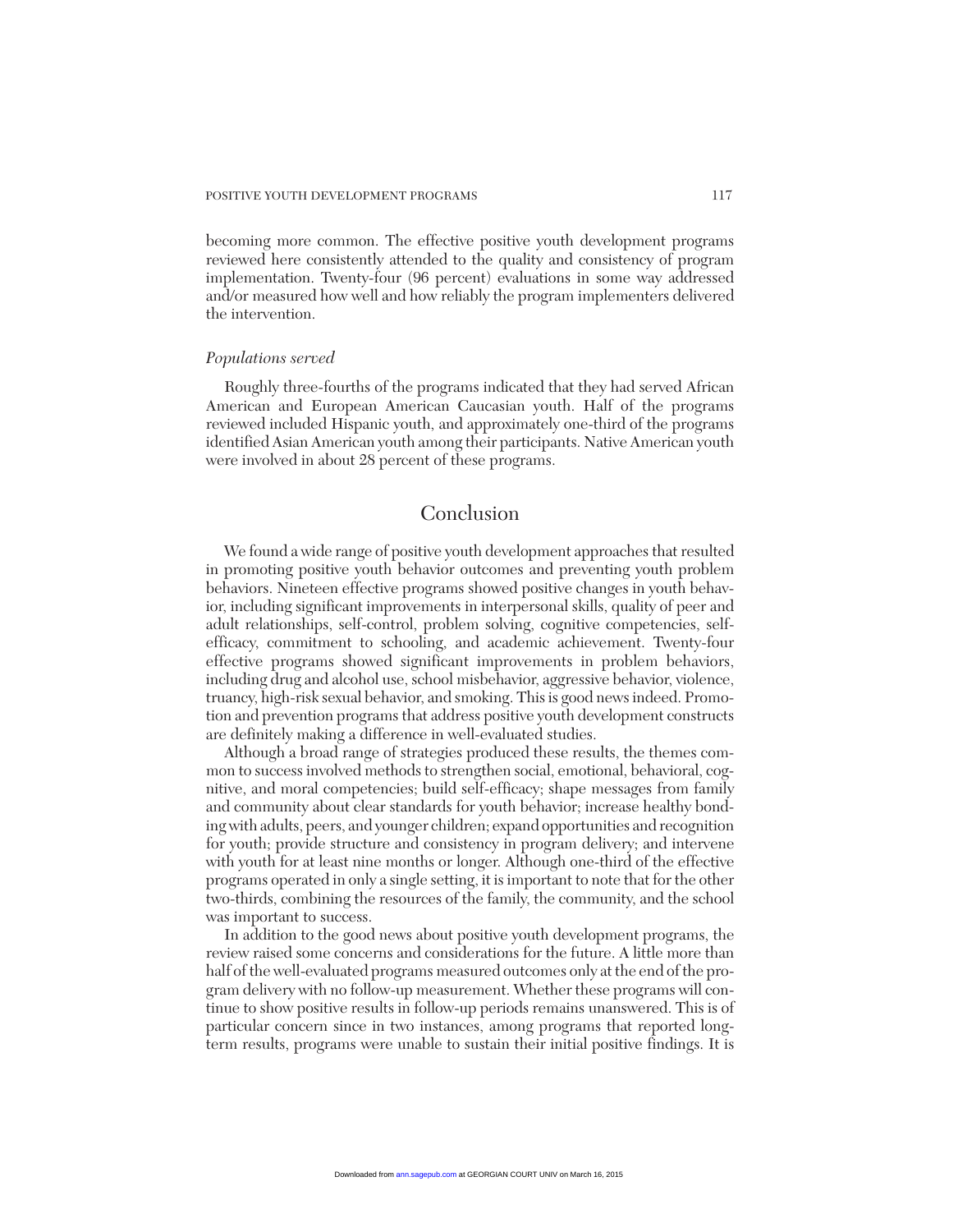clearly most desirable when programs can demonstrate positive long-term outcomes.

Evaluators of positive youth development programs are encouraged to take action to expand the knowledge gained from evaluations. Achieving consensus on the use of standardized youth outcome measures would help immensely to understand whether the findings of youth development programs are replicable. While negative behavior outcomes are more standardized, measures of positive youth development tend to be more idiosyncratic to each study or investigator. Furthermore, studies should measure changes of both positive and problem behaviors. Although such positive outcomes as academic achievement, engagement in the workforce, and income are widely accepted positive outcome measures, there is little consensus on what constitutes a complete set of positive youth development outcomes. Measurement of a comprehensive set of predictors of positive and problem outcomes will allow for a better understanding of the processes through which the intervention has an impact on youth outcomes. A complete measurement package (positive and problem behaviors, appropriate and relevant positive youth development constructs, and risk and protective factors) common across promotion and prevention studies would increase our understanding of the processes leading to positive youth development. This will help to establish a shared language and framework.

Finally, greater consensus on design, measurement, and program information that is reported in peer-reviewed articles will enhance the accumulation of knowledge from the evaluation of youth development programs. In program reports, particularly in peer-reviewed journals but also in unpublished evaluation studies, there must be both sufficient narrative description and quantitative and statistical detail to enable an independent assessment of what the program accomplished. Program descriptions should specify which youth constructs they address, and they should specify the relationship between these constructs and the outcomes that the evaluation measures. As a field of youth development specialists, we show surprisingly little agreement on these issues. As long as some studies report such key information as group means and standard deviations and others do not, it will be more difficult to make comparisons between studies.

### References

Agee, Vicki L. 1979. *Treatment of the violent incorrigible adolescent*. Lexington, MA: Lexington Books.

Ainsworth, Mary S., Mary C. Blehar, Everett Waters, and Sally Wall. 1978. *Patterns of attachment: A psychological study of the strange situation*. Potomac, MD: Lawrence Erlbaum.

Ajzen, Icek, and Martin Fishbein. 1980. *Understanding attitudes and predicting social behavior*. Englewood Cliffs, NJ: Prentice Hall.

Akers, Ronald L., Marvin Krohn, Lonn Lanza-Kaduce, and Marcia Radosevich. 1979. Social learning and deviant behavior: A specific test of a general theory. *American Sociological Review* 44:636-55.

Bandura, Albert. 1973. *Aggression: A social learning analysis*. Englewood Cliffs, NJ: Prentice Hall.

. 1986. *Social foundations of thought and action*. Englewood Cliffs, NJ: Prentice Hall.

. 1989. Human agency in social cognitive theory. *American Psychologist* 14:1175-84.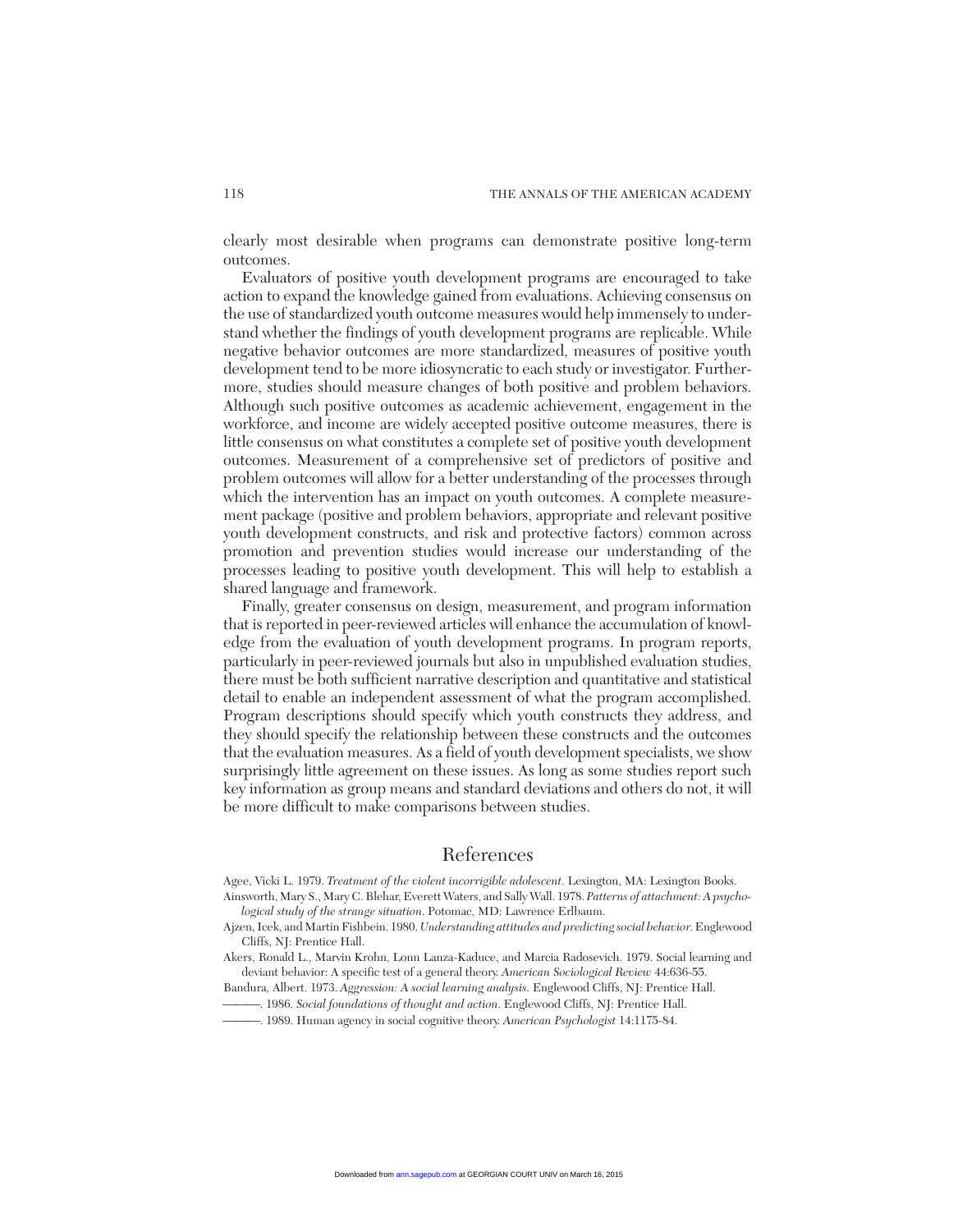. 1993. Perceived self-efficacy in cognitive development and functioning. *Educational Psychologist* 28:117-48.

- Battistich, Victor, Eric Schaps, Marilyn Watson, and Daniel Solomon. 1996. Prevention effects of the Child Development Project: Early findings from an ongoing multisite demonstration trial. *Journal of Adolescent Research* 11:12-35.
- Benson, Peter L. 1992. Religion and substance use. In *Religion and mental health*, edited by John F. Schumaker, 211-20. London: Oxford University Press.
- Benson, Peter L., Michael J. Donahue, and Joseph A. Erickson. 1989. Adolescence and religion: A review of the literature from 1970 to 1986. In *Research in the social scientific study of religion: A research annual*, vol. 1, edited by Monty L. Lynn and David O. Moberg, 153-81. Stamford, CT: JAI Press.
- Berube, Margery S., et al., eds. 1995. *Webster's II new college dictionary*. New York: Houghton Mifflin.
- Blechman, Elaine A., Ronald J. Prinz, and Jean E. Dumas. 1995. Coping, competence, and aggression prevention: I. Developmental model. *Applied and Preventive Psychology* 4:211-32.
- Botvin, Gilbert J., Eli Baker, Linda Dusenbury, Elizabeth M. Botvin, and Tracy Diaz. 1995. Long-term follow-up results of a randomized drug abuse prevention trial in a white middle-class population.*Journal of the American Medical Association* 273:1106-12.
- Bowlby, John. 1973. *Separation: Anxiety and anger*. Vol. 2 of *Attachment and loss*. 1st ed. New York: Basic Books.
- . 1979. On knowing what you are not supposed to know and feeling what you are not. *Canadian Journal of Psychiatry* 24:403-08.
- . 1982. *Attachment*. Vol. 1 of *Attachment and loss*. 2nd ed. New York: Basic Books.
- Braucht, G. Nicholas, Michael W. Kirby, and G. James Berry. 1978. Psychosocial correlates of empirical types of multiple drug abusers. *Journal of Consulting and Clinical Psychology* 46:1463-75.
- Brook, Judith S., David W. Brook, Ann S. Gordon, Martin Whiteman, and Patricia Cohen. 1990. The psychosocial etiology of adolescent drug use: A family interactional approach. *Genetic, Social, and General Psychology Monographs* 116:111-267.
- Brophy, Jere. 1988. Research linking teacher behavior to student achievement: Potential implications for instruction of Chapter 1 students. *Educational Psychologist* 23:235-86.
- Brophy, Jere, and Thomas L. Good. 1986. Teacher behavior and student achievement. In *Handbook of research on teaching*, edited by Merlin C. Wittrock, 328-75. New York: MacMillan.
- Brotherson, Mary Jane, Christine C. Cook, Robin Cunconan Lahr, and Michael L. Wehmeyer. 1995. Policy supporting self-determination in the environments of children with disabilities. *Education and Training in Mental Retardation and Developmental Disabilities* 30:3-14.
- Caplan, Marlene, Roger P. Weissberg, Jacqueline S. Grober, Patricia J. Sivo, Katherine Grady, and Carole Jacoby. 1992. Social competence promotion with inner-city and suburban young adolescents: Effects on social adjustment and alcohol use.*Journal of Consulting and Clinical Psychology* 60:56-63.
- Carnegie Council on Adolescent Development. 1992. *A matter of time. Risk and opportunity in the nonschool hours. Report of the Task Force on Youth Development and Community Programs*. New York: Carnegie Corporation of New York.
- Catalano, Richard F., M. Lisa Berglund, Jean A. M. Ryan, Heather S. Lonczak, and J. David Hawkins. 2002. Positive youth development in the United States: Research findings on evaluations of positive youth development programs. *Prevention and Treatment* 5 (15). http://journals.apa.org/prevention/volume5/ pre0050015a.html (accessed September 5, 2003).
- Catalano, Richard F., J. David Hawkins, M. Lisa Berglund, John A. Pollard, and Michael W. Arthur. 2002. Prevention science and positive youth development: Competitive or cooperative frameworks? *Journal of Adolescent Health* 31:230-39.
- Cichetti, Dante, and Donald J. Cohen. 1995. *Developmental psychopathology: Risk, disorder, and adaptation*. Vol. 2. New York: Wiley.
- Clarke, Ronald V. G., and Derek B. Cornish. 1978. The effectiveness of residential treatment for delinquents. In *Aggression and antisocial behavior in childhood and adolescence*, edited by Lional Abraham Hersov, Michael Berger, and David Shaffer, 143-59. Oxford: Pergamon Press.
- Consortium on the School-Based Promotion of Social Competence. 1994. The school-based promotion of social competence: Theory, research, practice, and policy. In *Stress, risk and resilience in children and*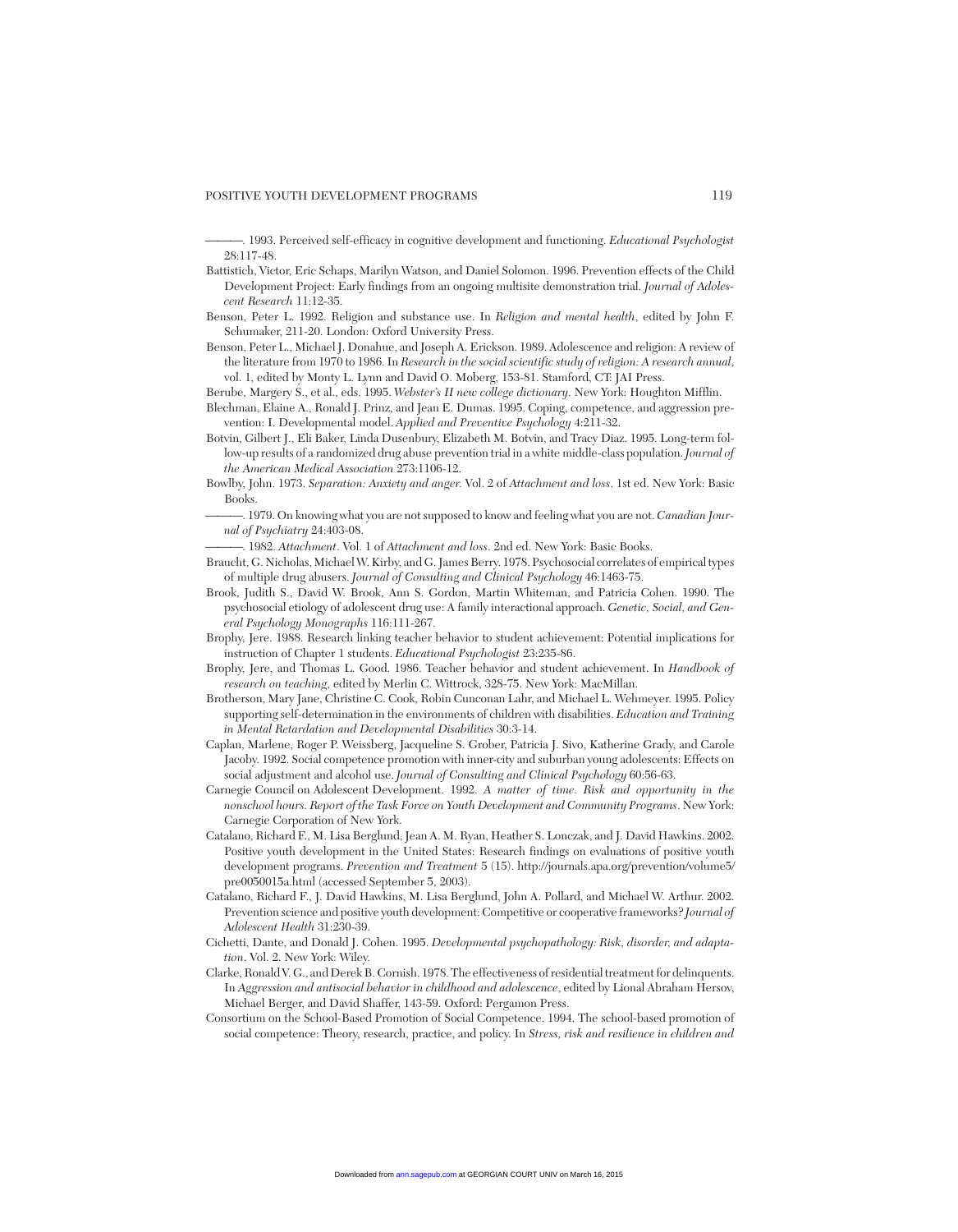*adolescence: Processes, mechanisms, and interventions*, edited by Robert J. Haggerty, Lonnie R. Sherrod, Norman Garmezy, and Michael Rutter, 269-315. New York: Cambridge University Press.

- Cooper, J. R., F. Altman, B. S. Brown, and D. Czechowicz. 1983.*Research on the treatment of narcotic addiction: State of the art. Treatment Research Monograph Series*. Rockville, MD: Department of Health and Human Services.
- Deci, Edvard L., and Richard M. Ryan. 1994. Promoting self-determined education. *Scandinavian Journal of Educational Research* 38:3-14.
- De Leon, George, and James T. Ziegenfuss, eds. 1986. *Therapeutic communities for addictions: Readings in theory, research and practice*. Springfield, IL: Charles C. Thomas.
- Dolan, L., S. Kellam, and C. H. Brown. 1989. *Short-term impact of a mastery learning preventive intervention on early risk behaviors*. Baltimore: Johns Hopkins University Press.
- Donahue, Michael J., and Peter L. Benson. 1995. Religion and the well-being of adolescents. *Journal of Social Issues* 51:145-60.
- Dryfoos, Joy G. 1990. *Adolescents at risk: Prevalence and prevention*. New York: Oxford University Press. . 1997. The prevalence of problem behaviors: Implications for programs. In *Enhancing children's wellness. Healthy Children 2010. Issues in children's and families' lives*, vol. 8, edited by Roger P. Weissberg, Thomas P. Gullotta, Robert L. Hampton, Bruce A. Ryan, and Gerald R. Adams, 17-46. Newbury Park, CA: Sage.
- Durlak, Joseph A. 1998. Common risk and protective factors in successful prevention programs. *American Journal of Orthopsychiatry* 68:512-20.
- Ellickson, Phyllis L., and Robert M. Bell. 1990. Drug prevention in junior high: A multi-site longitudinal test. *Science* 247:1299-305.
- Ennett, Susan T., Nancy S. Tobler, Christopher L. Ringwalt, and Robert L. Flewelling. 1994. How effective is drug abuse resistance education? A meta-analysis of Project DARE outcome evaluations.*American Journal of Public Health* 84:1394-401.
- Erikson, Erik Homburger. 1968. *Identity: Youth and crisis*. New York: W. W. Norton.
- Ewalt, Patricia L., and Noreen Mokuau. 1995. Self-determination from a Pacific perspective. *Social Work* 40:168-75.
- Fetterman, David M., Shakeh J. Kaftarian, and Abraham Wandersman, eds. 1996.*Empowerment evaluation: Knowledge and tools for self-assessment and accountability*. Newbury Park, CA: Sage.
- Field, S. 1996. Self-determination instructional strategies for youth with learning disabilities. *Journal of Learning Disabilities* 29:40-52.
- Fishbein, Martin, and Icek Ajzen. 1975. *Belief, attitude, intention and behavior: An introduction to theory and research*. Reading, MA: Addison-Wesley.
- Flay, Brian R., Bonnie R. Brannon, C. Anderson Johnson, William B. Hansen, Arthur L. Ulene, Deborah A. Whitney-Saltiel, Laura R. Gleason, Steve Sussman, Michael D. Gavin, Kimarie M. Glowacz, Debra F. Sobol, and Dana C. Spiegel. 1988. The television school and family smoking prevention and cessation project. *Preventive Medicine* 17:585-607.
- Friedman, A., and G. M. Beschner. 1985. *Treatment services for adolescent substance abusers*. Rockville, MD: U.S. Department of Health and Human Services.
- Gardner, Howard. 1993. *Multiple intelligences: The theory in practice*. New York: Basic Books.
- Gilligan, Carol. 1982.*In a different voice: Psychological theory and women's development*. Cambridge, MA: Harvard University Press.
- Gold, Martin, and David W. Mann. 1984. *Expelled to a friendlier place: A study of effective alternative schools*. Ann Arbor: University of Michigan.

Goleman, Daniel. 1995. *Emotional intelligence*. New York: Bantam Books.

- Gottfredson, Denise C., Gary D. Gottfredson, and Lois G. Hybl. 1993. Managing adolescent behavior: A multiyear, multischool study. *American Educational Research Journal* 30:179-215.
- Greenberg, Mark T. 1996. The PATHS project: Preventive intervention for children-A final report to NIMH. Grant No. RO1MD42131. University of Washington, Seattle.
- Greenberg, Mark T., Celene Domitrovich, and Brian Bumbarger. 2001. The prevention of mental disorders in school-aged children: Current state of the field. *Prevention and Treatment* 4, feature article. http:// journals.apa.org/prevention/volume4/pre0040001a.html (accessed September 5, 2003).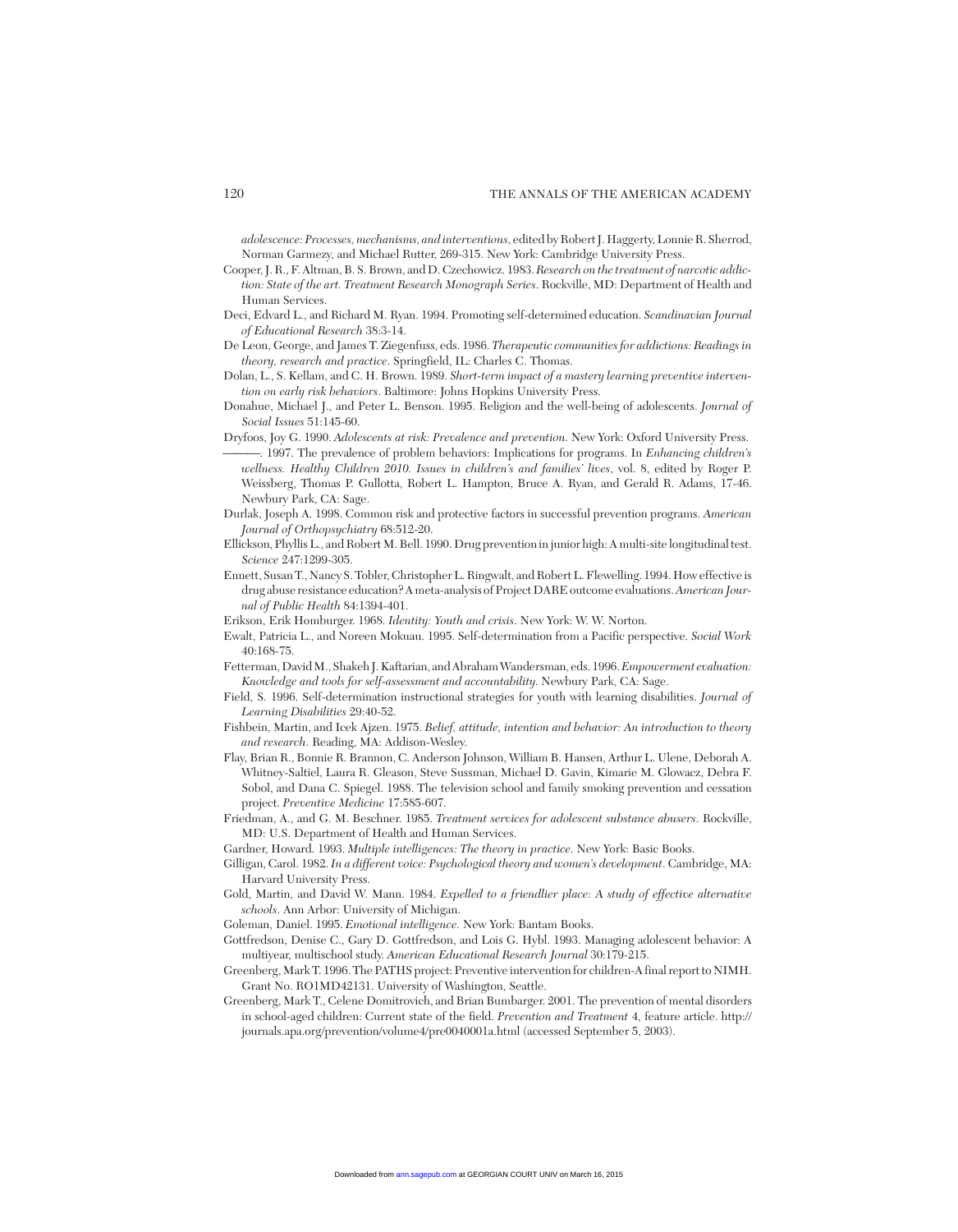- Greenberg, Mark T., and Carol A. Kusche. Improving children's emotion regulation and social competence: The effects of the PATHS curriculum. Paper presented at the annual meeting of the Society for Research in Child Development, Washington, DC, April, 1997.
- Greenberg, Mark T., and Roger Weissberg. 2001. Commentary on "Priorities for prevention research at NIMH." *Prevention and Treatment* 4. http://www.journals.apa.org/prevention/volume4/pre0040025c. html (accessed September 5, 2003).
- Hahn, Andrew, Tom Leavitt, and Paul Aaron. 1994. *Evaluation of the Quantum Opportunities Program (QOP). Did the program work? A report on the post secondary outcomes and cost-effectiveness of the QOP Program (1989-1993)*. Waltham, MA: Brandeis University Heller Graduate School Center for Human Resources.
- Hawkins, J. David, Richard F. Catalano, Gwen Jones, and David N. Fine. 1987. Delinquency prevention through parent training: Results and issues from work in progress. In *From children to citizens: Families, schools, and delinquency prevention*, vol. 3, edited by James Q. Wilson and Glenn C. Loury, 186-204. New York: Springer-Verlag.
- Hawkins, J. David, Richard F. Catalano, and Janet Y. Miller. 1992. Risk and protective factors for alcohol and other drug problems in adolescence and early adulthood: Implications for substance-abuse prevention. *Psychological Bulletin* 112:64-105.
- Hawkins, J. David, Richard F. Catalano, Diane M. Morrison, Julie O'Donnell, Robert D. Abbott, and L. Edward Day. 1992. The Seattle Social Development Project: Effects of the first four years on protective factors and problem behaviors. In *Preventing antisocial behavior: Interventions from birth through adolescence*, edited by Joan McCord and Richard Ernest Tremblay, 139-61. New York: Guilford.
- Hawkins, J. David, and Joseph G. Weis. 1985. The social development model: An integrated approach to delinquency prevention. *Journal of Primary Prevention* 6:73-97.
- Hill, Hannah, Douglas Piper, and D. Paul Moberg. 1994. "Us planning prevention for them": The social construction of community prevention for youth. *International Quarterly of Community Health Education* 15:65-89.
- Hirschi, Travis. 1969. *Causes of delinquency*. Berkeley: University of California Press.
- Hoffman, Martin L. 1981. Is altruism part of human nature? *Journal of Personality and Social Psychology* 40:121-37.
- Janz, Nancy K., and Marshall H. Becker. 1984. The Health Belief Model: A decade later. *Health Education Quarterly* 11:1-47.
- Johnston, Michael W., and Alan P. Bell. 1995. Romantic emotional attachment: Additional factors in the development of the sexual orientation of men.*Journal of Counseling and Development* 73:621-25.
- Kandel, Denise B., Ronald C. Kessler, and Rebecca Z. Margulies. 1978. Antecedents of adolescent initiation into stages of drug use: A developmental analysis.*Journal of Youth and Adolescence* 7:13-40.
- Kellam, Sheppard G., and George W. Rebok. 1992. Building developmental and etiological theory through epidemiologically based preventive intervention trials. In *Preventing antisocial behavior: Interventions from birth through adolescence*, edited by Joan McCord and Richard Ernest Tremblay, 162-95. New York: Guilford.
- Kirby, Douglas, Richard P. Barth, Nancy Leland, and Joyce V. Fetro. 1991. Reducing the risk: Impact of a new curriculum on sexual risk-taking. *Family Planning Perspectives* 23:253-63.
- Kirby, Douglas, Philip D. Harvey, David Claussenius, and Marty Novar. 1989. A direct mailing to teenage males about condom use: Its impact on knowledge, attitudes and sexual behavior. *Family Planning Perspectives* 21:12-18.
- Kohlberg, Lawrence. 1963. The development of children's orientations toward a moral order: I. Sequence in the development of moral thought. *Vita Humana* 6:11-33.
	- . 1969. Stage and sequence: The cognitive-developmental approach. In *Handbook of socialization theory and research*, edited by David A. Goslin, 347-480. Chicago: Rand McNally.
- . 1981. *Essays on moral development*. Vol. 1. New York: Harper and Row.
- Kornberg, M. S., and G. Caplan. 1980. Risk factors and preventive intervention in child psychotherapy: A review. *Journal of Primary Prevention* 1:71-133.
- LaFromboise, Teresa D., and Wayne Rowe. 1983. Skills training for bicultural competence: Rationale and application. *Journal of Counseling Psychology* 30:589-95.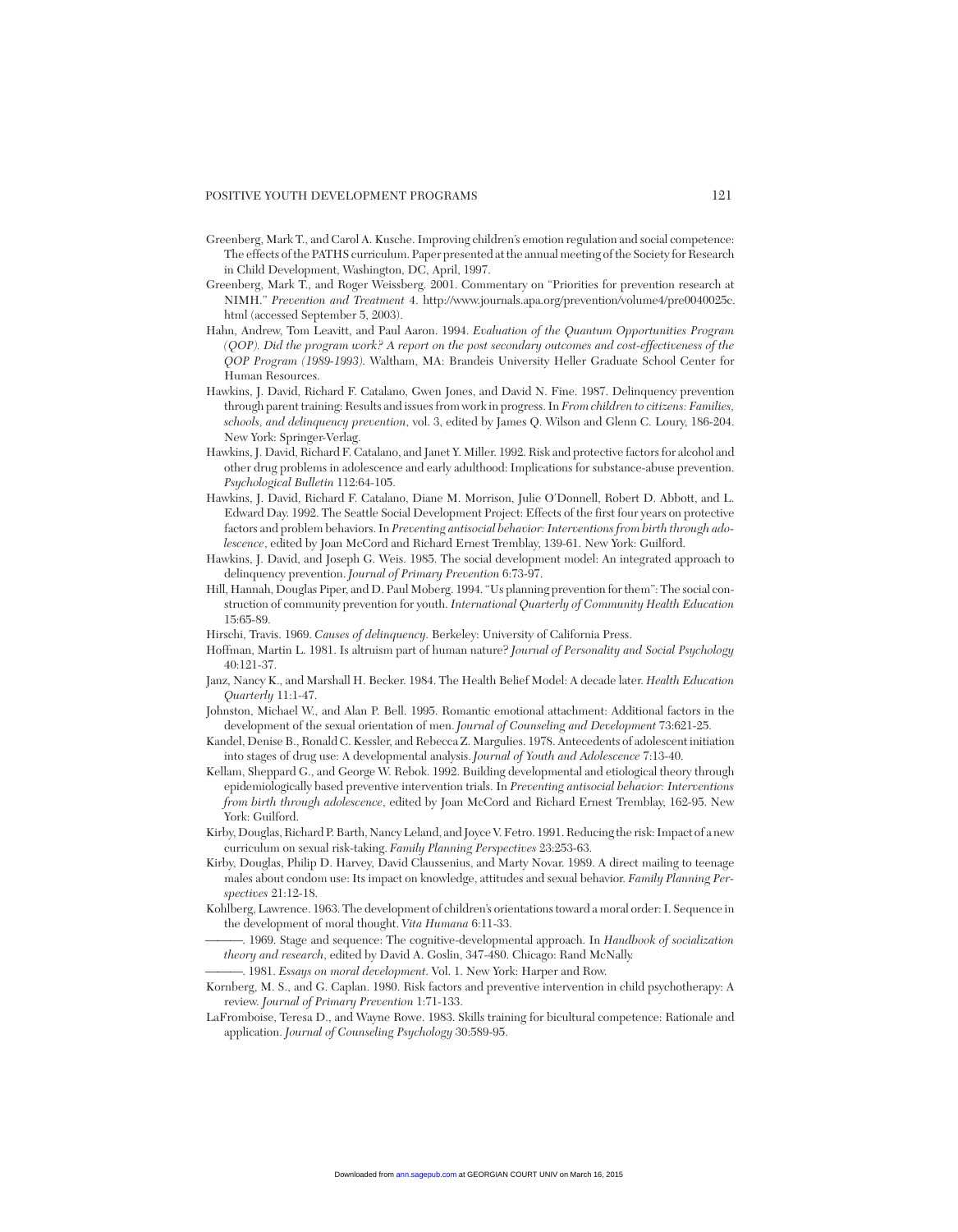- LaFromboise, Teresa, Hardin L. Coleman, and Jennifer Gerton. 1993. Psychological impact of biculturalism: Evidence and theory. *Psychological Bulletin* 114:395-412.
- Lerner, Richard M. 2000. Developing civil society through the promotion of positive youth development. *Journal of Developmental and Behavioral Pediatrics* 21:48-49.
- Locke, Edwin A., Elizabeth Frederick, Cynthia Lee, and Philip Bobko. 1984. Effect of self-efficacy, goals, and task strategies on task performance. *Journal of Applied Psychology* 69:241-51.
- Mahler, Margaret S., Fred Pine, and Anni Bergman. 1975. *The psychological birth of the human infant*. New York: Basic Books.
- Malvin, Janet H., Joel M. Moskowitz, Gary A. Schaeffer, and Eric Schaps. 1984. Teacher training in affective education for the primary prevention of adolescent drug abuse. *American Journal of Drug and Alcohol Abuse* 10:223-35.
- Masten, Ann S., Karin M. Best, and Norman Garmezy. 1990. Resilience and development: Contributions from the study of children who overcome adversity. *Development and Psychopathology* 2:425-44.
- Mendelberg, Hava E. 1986. Identity conflict in Mexican-American adolescents.*Adolescence* 21:215-24.
- Mitchell DiCenso, Alba, B. Helen Thomas, M. Corinne Devlin, Charlie H. Goldsmith, Andy Willan, Joel Singer, Susan Marks, Derek Watters, and Sheila Hewson. 1997. Evaluation of an educational program to prevent adolescent pregnancy. *Health Education and Behavior* 24:300-12.
- Morrison, Diane M., Edith E. Simpson, Mary Rogers Gillmore, Elizabeth A. Wells, and M. J. Hoppe. 1994. *Children's decisions about substance use: An application and extension of the theory of reasoned action*. Seattle: School of Social Work, University of Washington.
- Mrazek, Patricia J., and Robert J. Haggerty, eds.; Committee on Prevention of Mental Disorders, Institute of Medicine. 1994. *Reducing risks for mental disorders: Frontiers for prevention intervention research*. Washington, DC: National Academy Press.
- National Research Council Institute of Medicine. 2002. *Community programs to promote youth development*. Committee on Community-Level Programs for Youth. Eds. Jacquelynne Eccles and Jennifer Gootman. Board on Children Youth and Families, Division of Behavioral and Social Sciences and Education. Washington, DC: National Academy Press.
- National Research Council Institute of Medicine, R. Chalk, and D. A. Phillips, eds. 1996. *Youth development and neighborhood influences: Challenges and opportunities; summary of a workshop*. Report by the Committee on Youth Development, Board on Children, Youth, and Families, Commission on Behavioral and Social Sciences and Education. Washington, DC: National Academy Press.
- Newcomb, Michael D., Ebrahim Maddahian, and Peter M Bentler. 1986. Risk factors for drug use among adolescents: Concurrent and longitudinal analyses.*American Journal of Public Health* 76:525-31.
- Parham, Thomas A., and Janet E. Helms. 1985. Relation of racial identity attitudes to self-actualization and affective states of Black students. *Journal of Counseling Psychology* 32:431-40.
- Patterson, Gerald R., Patricia Chamberlain, and John B. Reid. 1982. A comparative evaluation of a parenttraining program. *Behavior Therapy* 13:638-50.
- Pentz, Mary Ann, James H. Dwyer, David P. MacKinnon, Brian R. Flay, William B. Hansen, Eric Y. I. Wang, and C. Anderson Johnson. 1989. A multi-community trial for primary prevention of adolescent drug abuse: Effects on drug use prevalence. *Journal of the American Medical Association* 261:3259-66.
- Pentz, Mary Ann, David P. MacKinnon, James H. Dwyer, Eric Y. I. Wang, William B. Hansen, Brian R. Flay, and C. Anderson Johnson. 1989. Longitudinal effects of the Midwestern Prevention Project on regular and experimental smoking in adolescents. *Preventive Medicine* 18:304-21.
- Perry, Cheryl L., Carolyn L. Williams, Sara Veblen Mortenson, Traci L. Toomey, Kelli A. Komro, Pamela S. Anstine, Paul G. McGovern, John R. Finnegan, Jean L. Forster, Alexander C. Wagenaar, and Mark Wolfson. 1996. Project Northland: Outcomes of a communitywide alcohol use prevention program during early adolescence. *American Journal of Public Health* 86:956-65.
- Phinney, Jean S. 1990. Ethnic identity in adolescents and adults: Review of research. *Psychological Bulletin* 108:499-514.
	- . 1991. Ethnic identity and self-esteem: A review and integration. *Hispanic Journal of Behavioral Sciences* 13:193-208.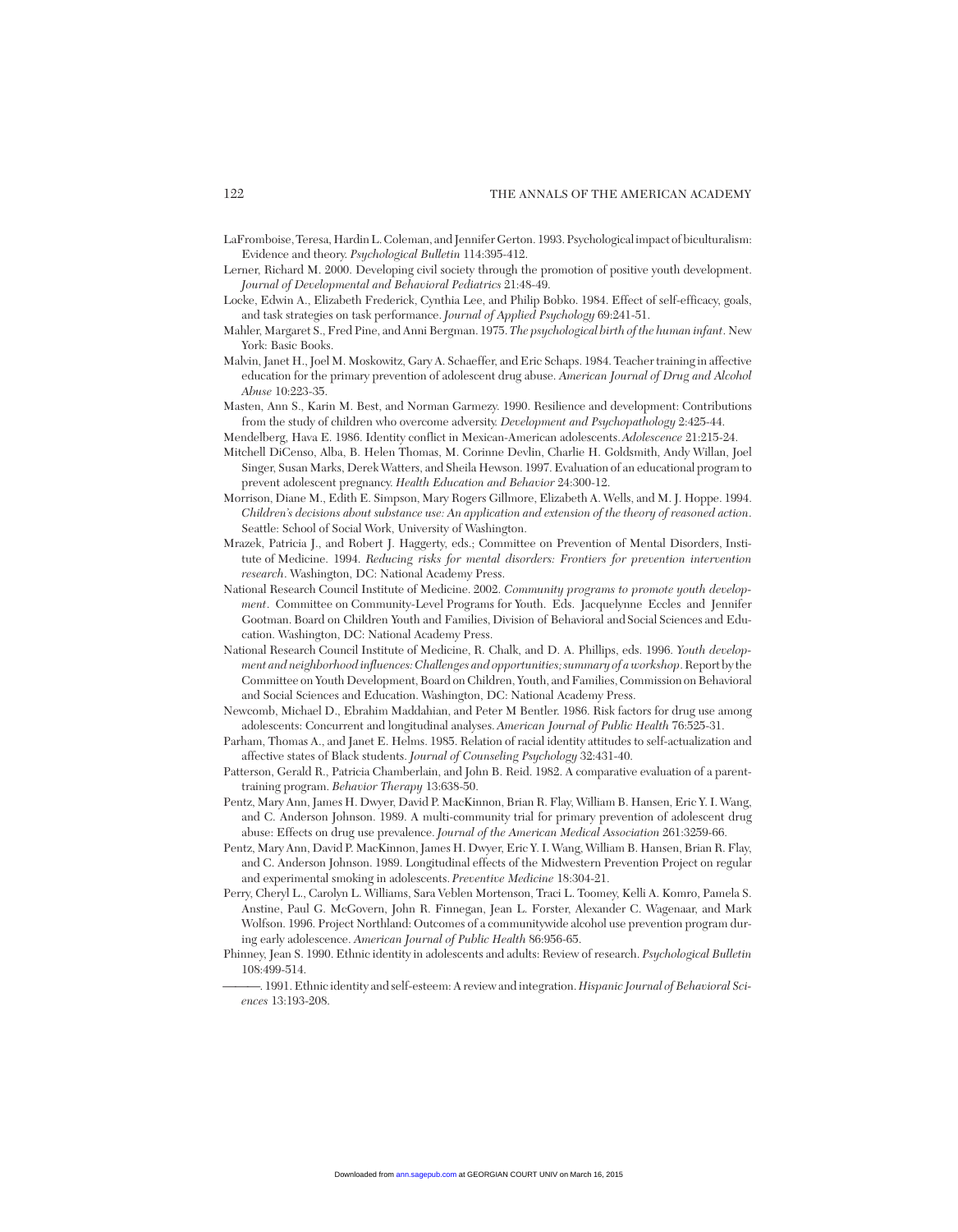- Phinney, Jean S., Bruce T. Lochner, and Rodolfo Murphy. 1990. Ethnic identity development and psychological adjustment in adolescence. In *Ethnic issues in adolescent mental health*, edited by Arlene Rubin Stiffman and Larry E. Davis, 53-72. Newbury Park, CA: Sage.
- Phinney, Jean S., and Mona Devich Navarro. 1997. Variations in bicultural identification among African American and Mexican American adolescents.*Journal of Research on Adolescence* 7:3-32.
- Piaget, Jean. 1952. *The origins of intelligence in children*. New York: International Universities Press.

. 1965. *The moral judgment of the child*. New York: Free Press.

- Pittman, K. J. 1991. *Promoting youth development: Strengthening the role of youth-serving and community organizations. Report prepared for The U.S. Department of Agriculture Extension Services*. Washington, DC: Center for Youth Development and Policy Research.
- Pittman, K. J., R. O'Brien, and M. Kimball. 1993. *Youth development and resiliency research: Making connections to substance abuse prevention. Report prepared for The Center for Substance Abuse Prevention*. Washington, DC: Center for Youth Development and Policy Research.
- Pittman, K. J., and W. E. Fleming. 1991.*A new vision: Promoting youth development. Written transcript of a live testimony by Karen J. Pittman given before The House Select Committee on Children, Youth and Families*. Washington, DC: Center for Youth Development and Policy Research.
- Plummer, Deborah L. 1995. Patterns of racial identity development of African American adolescent males and females. *Journal of Black Psychology* 21:168-80.
- Pollard, John A., J. David Hawkins, and Michael W. Arthur. 1999. Risk and protection: Are both necessary to understand diverse behavioral outcomes in adolescence? *Social Work Research* 23:145-58.
- Prothrow-Stith, Deborah. 1991. *Deadly consequences: How violence is destroying our teenage population and a plan to begin solving the problem*. New York: HarperCollins.
- Rosenstock, Irwin M., Victor J. Strecher, and Marshall H. Becker. 1988. Social learning theory and the Health Belief Model. *Health Education Quarterly* 15:175-83.
- Rutter, Michael. 1985. Resilience in the face of adversity: Protective factors and resistance to psychiatric disorder. *British Journal of Psychiatry* 147:598-611.
- Salovey, Peter, and John D. Mayer. 1989. Emotional intelligence. *Imagination, Cognition and Personality* 9:185-211.
- Sands, Deanna J., and Beth Doll. 1996. Fostering self-determination is a developmental task.*Journal of Special Education* 30:58-76.
- Seligman, Martin E. P. 2001. Comment on "Priorities for prevention research at NIMH." *Prevention and Treatment* 4. http://journals.apa.org/prevention/volume4/pre0040024c.html (accessed September 5, 2003).
- Snow, William H., Lewayne D. Gilchrist, and Steven P. Schinke. 1985. A critique of progress in adolescent smoking prevention. *Children and Youth Services Review* 7:1-19.
- Snyder-Joy, Zoann K. 1994. Self-determination in American Indian education: Educators' perspectives on grant, contract, and BIA-administered schools.*Journal of American Indian Education* 34:20-34.
- Spencer, Margaret Beale. 1990. Development of minority children: An introduction. *Child Development* 61:267-69.
- Spencer, Margaret B., and Carol Markstrom Adams. 1990. Identity processes among racial and ethnic minority children in America. *Child Development* 61:290-310.
- Stark, Rodney, and William Sims Bainbridge. 1997. *Religion, deviance, and social control*. New York: Routledge.
- Swisher, Karen Gayton. 1996. Why Indian people should be the ones to write about Indian education.*American Indian Quarterly* 20:83-90.
- Thomas, B. Helen, Alba Mitchell, M. Corinne Devlin, Charlie H. Goldsmith, Joel Singer, and Derek Watters. 1992. Small group sex education at school: The McMaster Teen Program. In *Preventing adolescent pregnancy: Model programs and evaluations*, vol. 140, edited by Brent C. Miller, Josefina J. Card, Roberta L. Paikoff, and James L. Peterson, 28-52. Newbury Park, CA: Sage.
- Wehmeyer, Michael L. 1996. Student self-report measure of self-determination for students with cognitive disabilities. *Education and Training in Mental Retardation and Developmental Disabilities* 31:282-93.